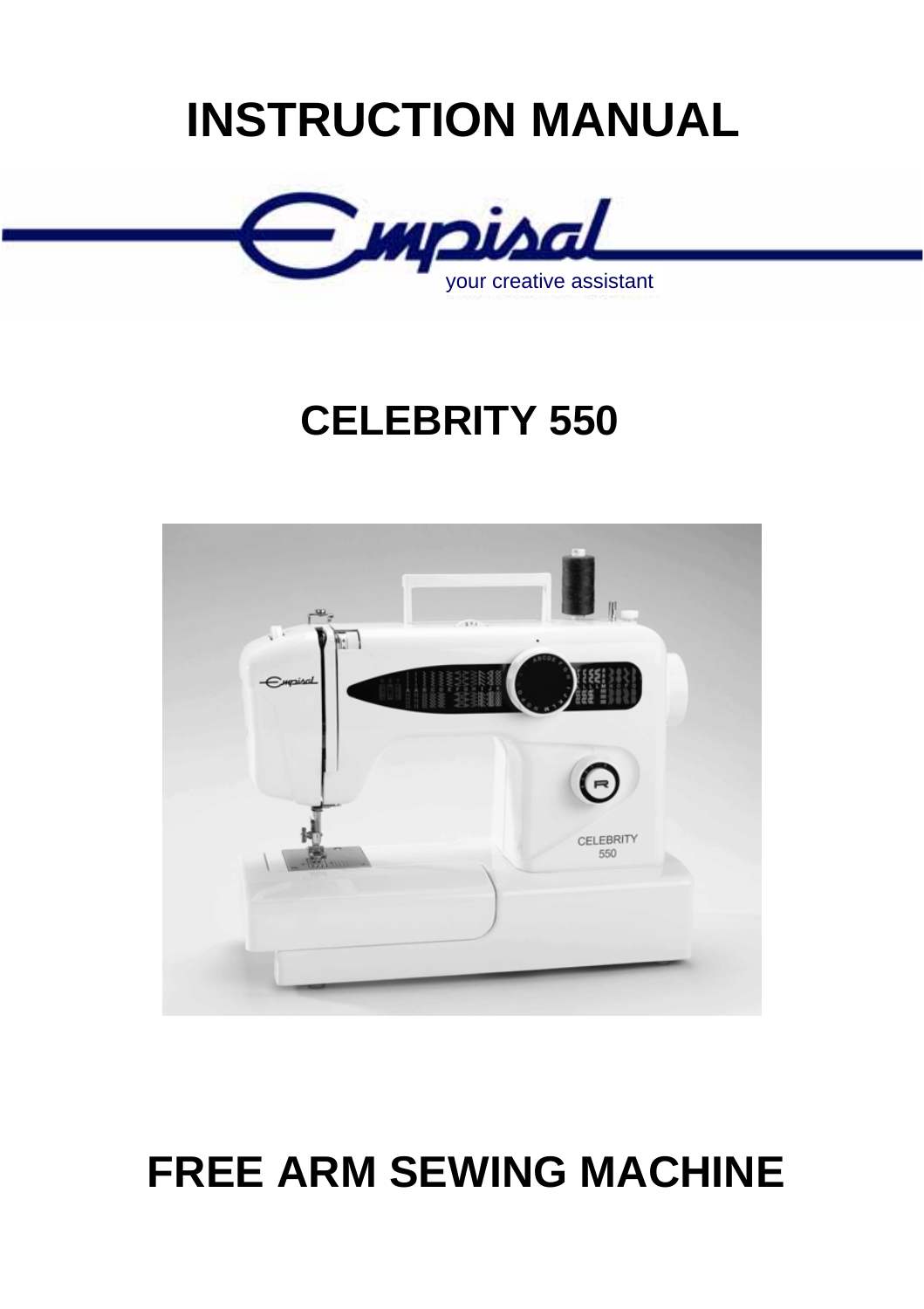# **Safety instructions**

Like any other electrical device, a sewing machine can cause serious, even life-threatening injuries.To avoid this, and in order to work safely:

- Before initial use of your sewing machine, read these operating instructions thoroughly.
- Keep the operating instructions in a suitable place near the machine. When passing the appliance on to others, always enclose the operating instructions.
- Always disconnect the power supply when leaving the machine unattended. This will prevent the risk of accidents if the machine is switched on accidentally.
- First pull the power plug before changing the bulb or performing maintenance work on the machine. This will prevent possibly life-threatening electric shocks.
- Do not remove the plug from the socket by pulling on the cable. Always grip the plug and not the cable when pulling out the power plug.
- Only use the sewing machine in dry rooms.
- In case of any visible damage on the machine, the foot switch or the power cable: Have the damage repaired by Customer Service before using the sewing machine again.
- Never let children or elderly persons handle the machine unsupervised because they may not properly appreciate the possible dangers. Keep electrical appliances outside the reach of children.
- Never use the machine when the ventilation apertures are blocked. Keep the ventilation apertures of the machine and the foot switch free from fluff, dust and waste material.
- Don't let children play with sewing machine.
- Never use the machines if the air went are blocked keep the air wends free form dust, fusel and leftovers.
- Never place anything on the foot controller.
- This machine is not intended for use by persons (including children) with reduced physical, sensory or mental capabilities, or lack of experience and knowledge, unless they have been given supervision or instruction concerning use of the appliance by a person responsible for their safety.
- Children should be supervised to ensure that they  $-1$  do not play with the machine.

# **Warning against injuries and material damages:**

According to legislation, you as the user of an electrical appliance are responsible for preventing possible accidents through safety-conscious behaviour:

- Keep your work space tidy. An untidy workplace can lead to accidents.
- Provide adequate lighting when working!
- Do not wear loose clothing or jewellery,as these can be caught in the moving parts. You should also wear a hair net if you have long hair.
- Avoid abnormal posture. Remain steady and in a well-balanced position at all times.
- Be alert! Pay attention to what you are doing. Always take a rational approach to your work. Never work with the sewing machine if you are unable to concentrate or if you are feeling unwell!

If accidents occur as a result of handling the machine with insufficient care, or failure to follow the safety instructions in this manual, then the manufacturer cannot accept liability.

If the supply cord that fixed with foot controller is damaged, it must be replaced by the manufacturer or its service agent or a similar qualified person in order to avoid a hazard.

Please use for your sewing machine the ZHEJIANG FOUNDER presser foot, type KD-2902. Power rating: 220 - 230V ~ , 50Hz Current rating: 1.0A Protection Class : II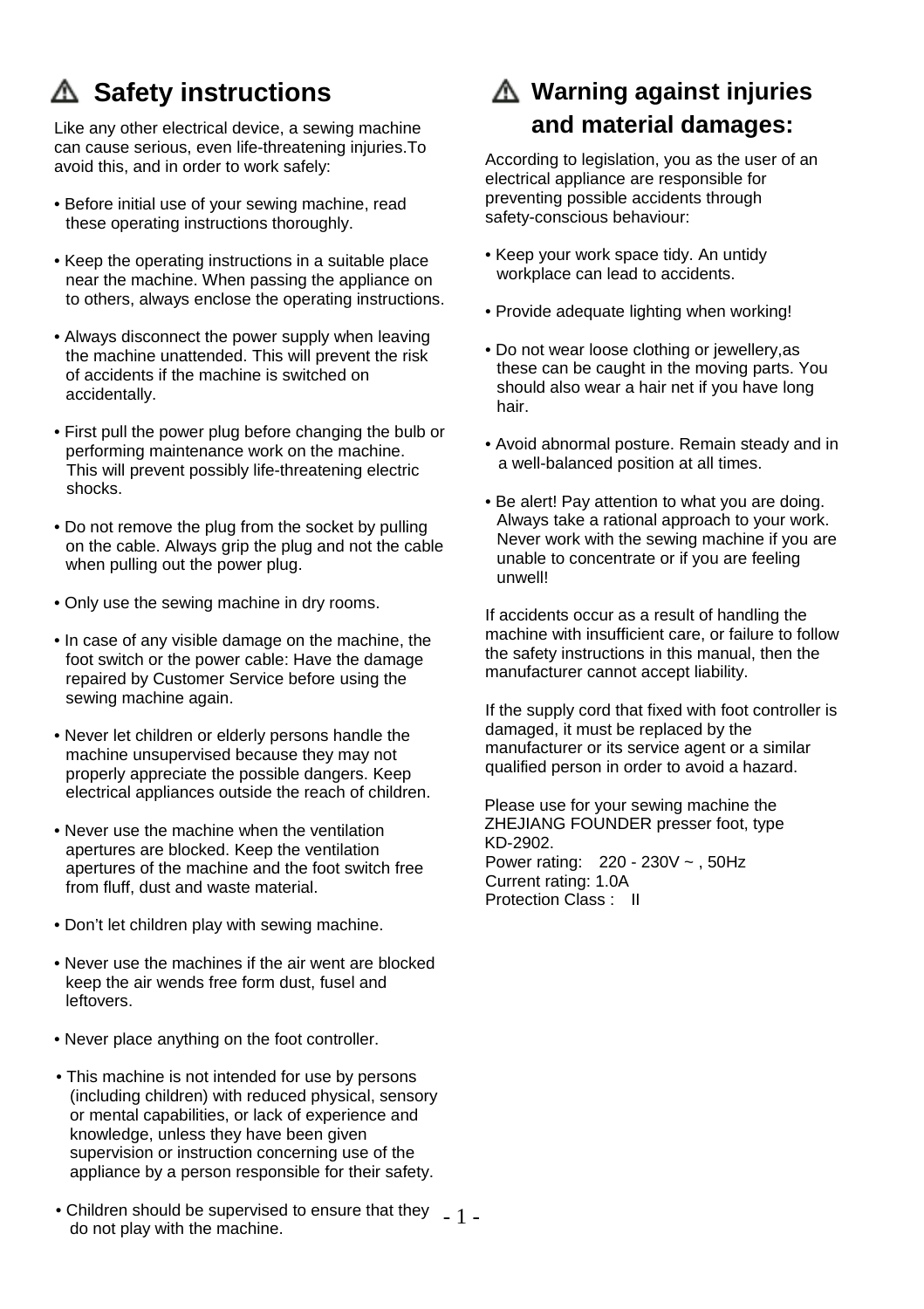# **CONTENTS**

| Checking performance problems-Troubleshooting 31 |  |
|--------------------------------------------------|--|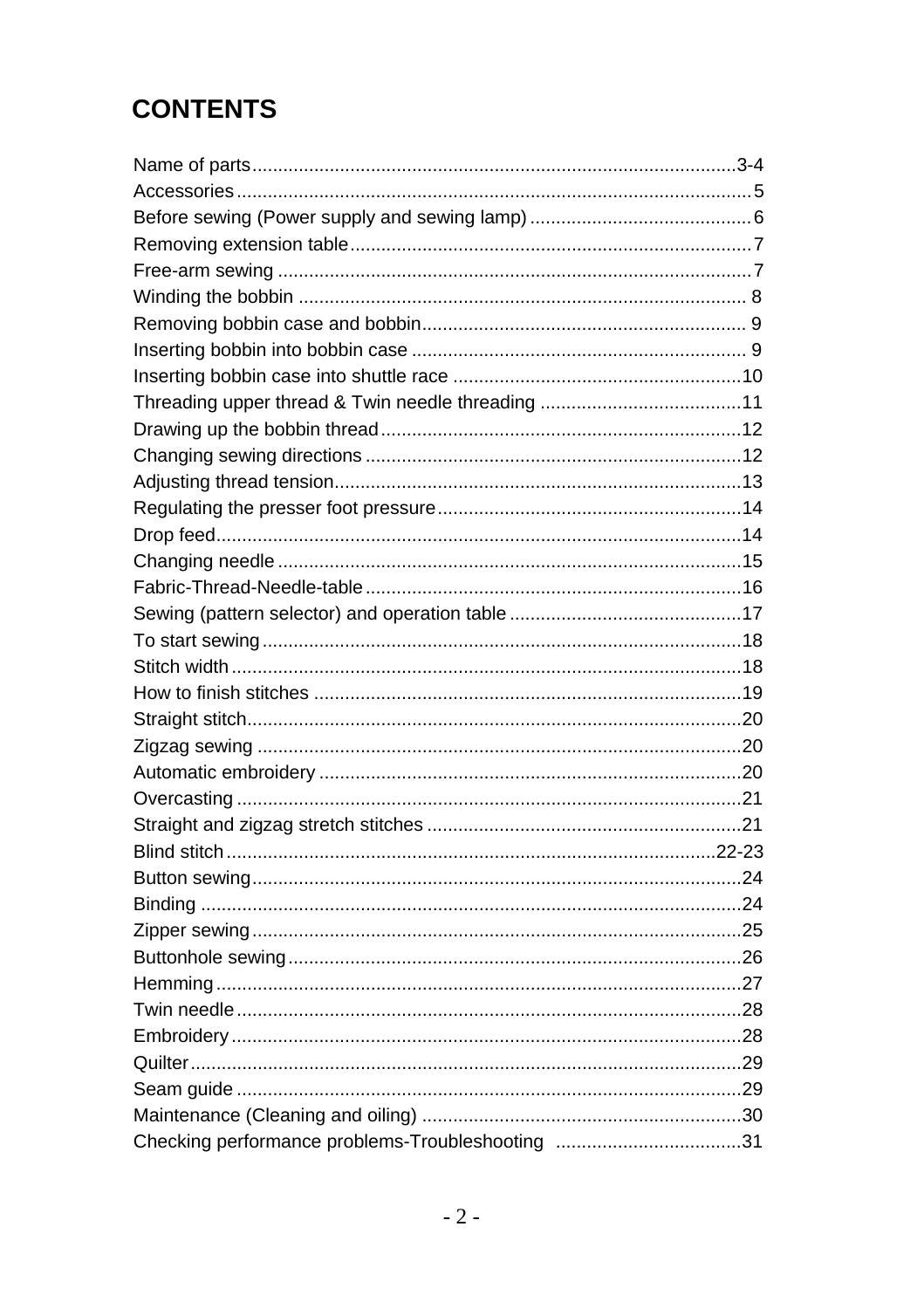#### **NAME OF PARTS (FRONT VIEW)**



- 1. Stitch width dial
- 2. Pattern selector dial
- 3. Spool pin
- 4. Bobbin winder stopper
- 5. Reverse button
- 6. Stitch length dial
- 7. Extension table
- 8. Shuttle cover
- 9. Presser foot
- 10. Screw for opening the lampflap
- 11. Take up lever
- 12. Presser foot pressure dial
- 13. Thread tension dial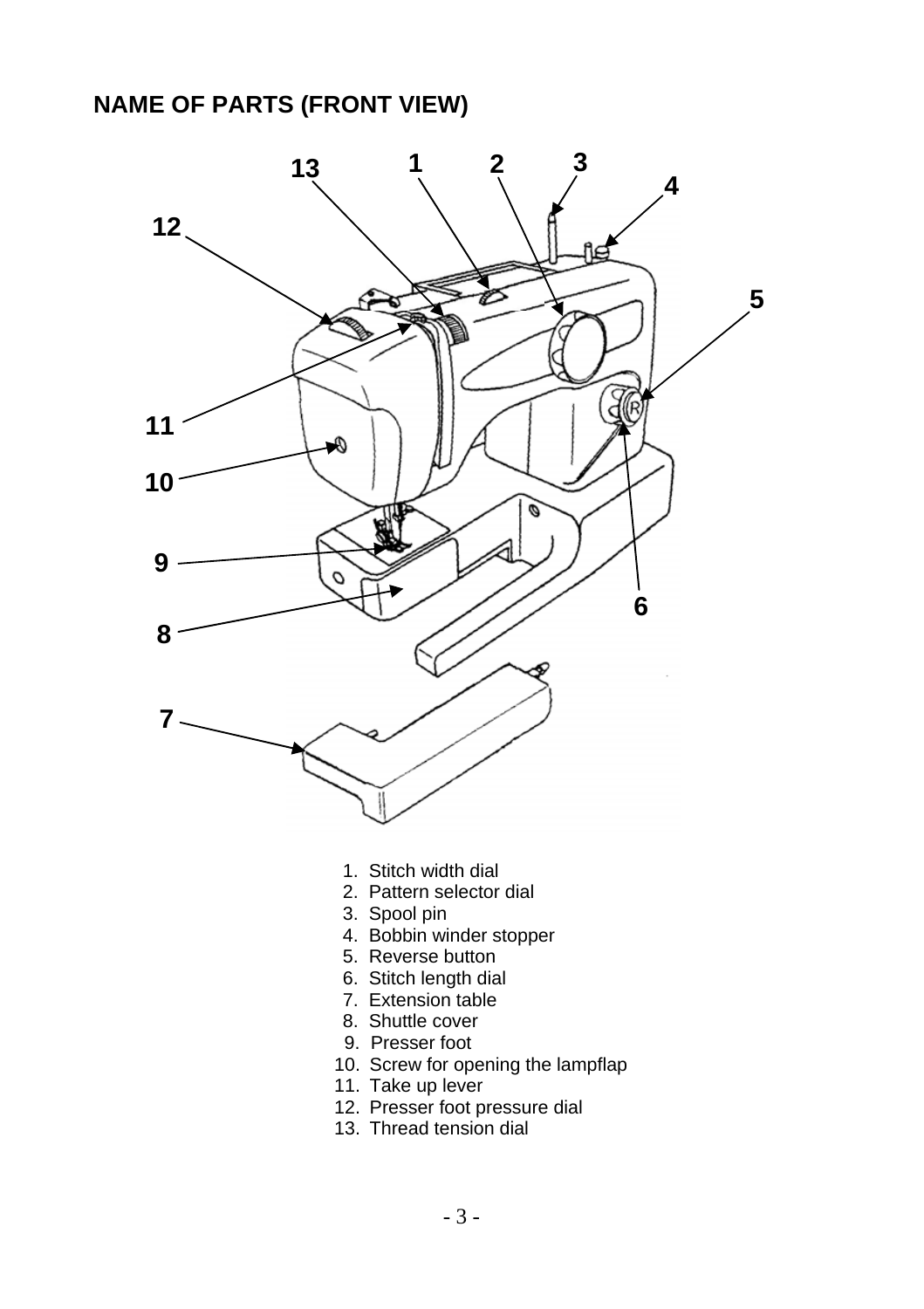## **REAR VIEW**



- 1. Bobbin winder spindle
- 2. Upper thread guide
- 3. Face cover
- 4. Presser foot lever
- 5. Thumb screw
- 6. Needle plate
- 7. Thread guide and needle clamp
- 8. Hand wheel
- 9. Extra spool pin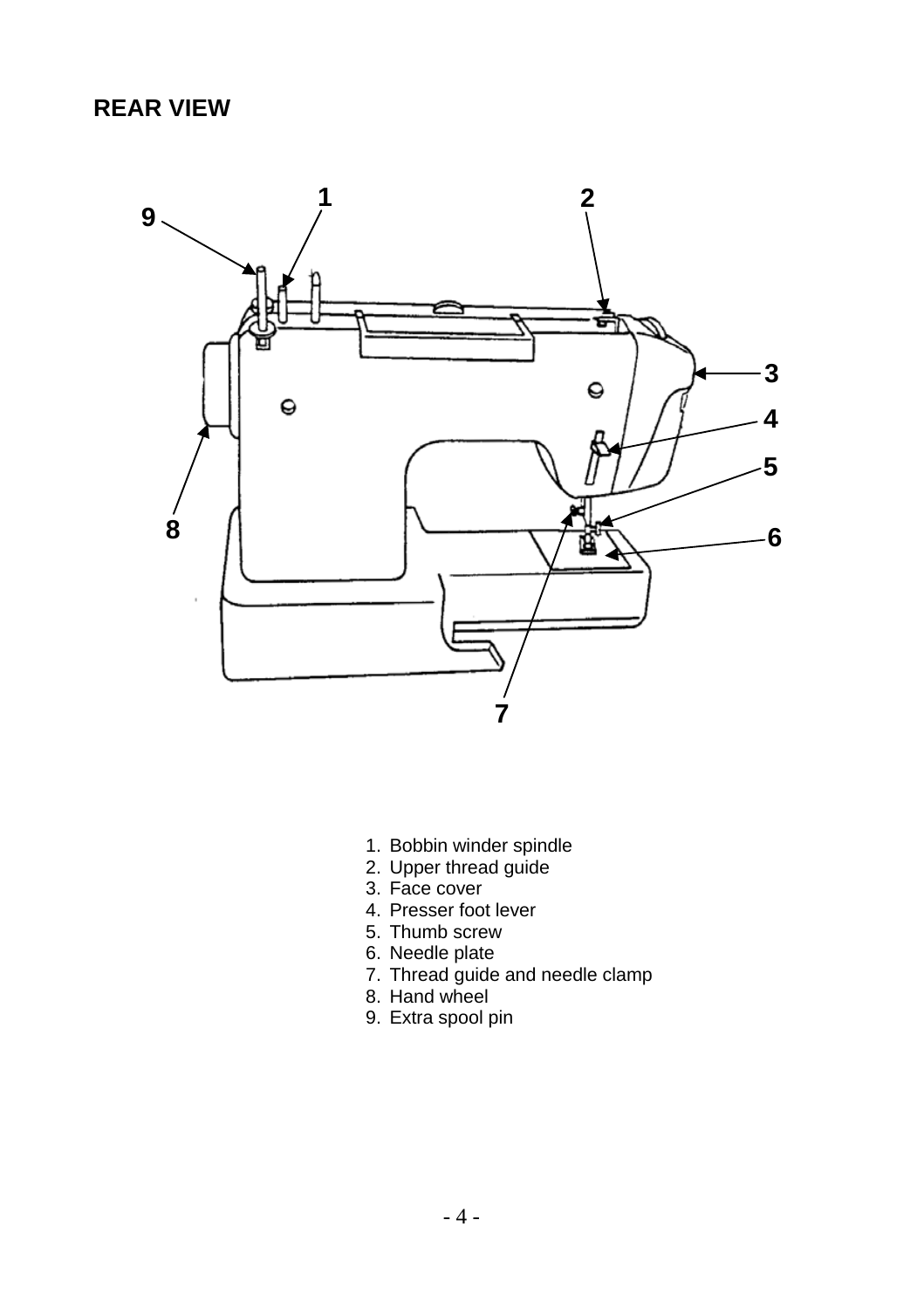# **ACCESSORIES**









Bobbin

Felt **Zigzag foot** (on machine)

Buttonhole foot



Button sewing foot Hemmer foot Zipper foot



Cloth guide and screw Extra spool pin





Screw driver (Large & small)



Needles #11 #14





Machine oil **Buttonhole cutter**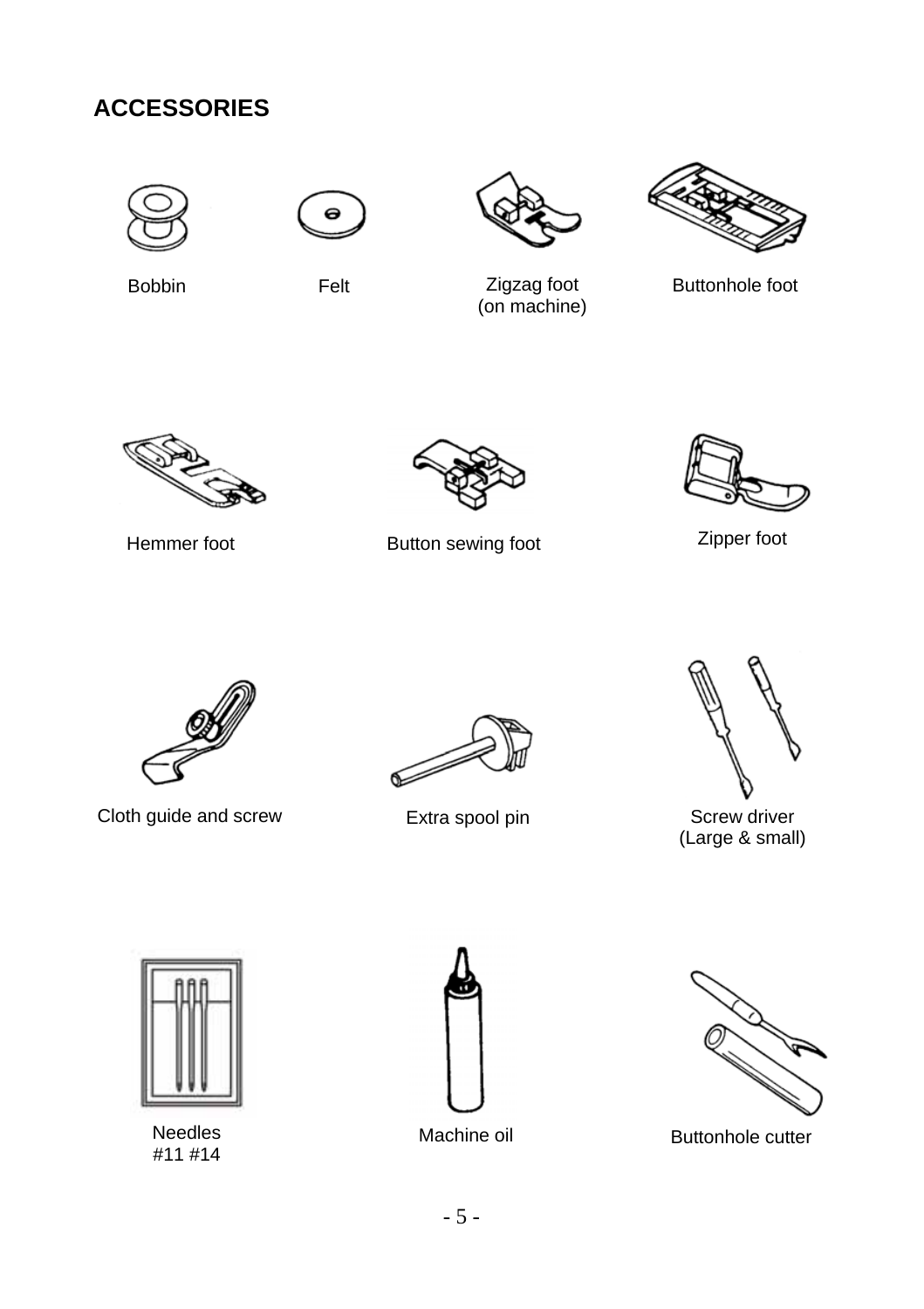# **BEFORE SEWING**



- 1. Fit plug into the machine.
- 2. Insert plug into the main socket.
- 3. Sewing speed can be varied by the foot control.

**Warning:** Please always unplug the power plug before you change the bulb or perform maintenance work to the machine so that you prevent deadly peril and electric shock.



Bulb replacement:

- 1. Open face cover in direction of arrow.
- 2. Remove bulb by unscrewing it counter-clockwise.
- 3. Install a new bulb by screwing it in clockwise.
- 4. Use a 15 watt bulb. (max)
- 5. Make sure the bulb is cold before removing it.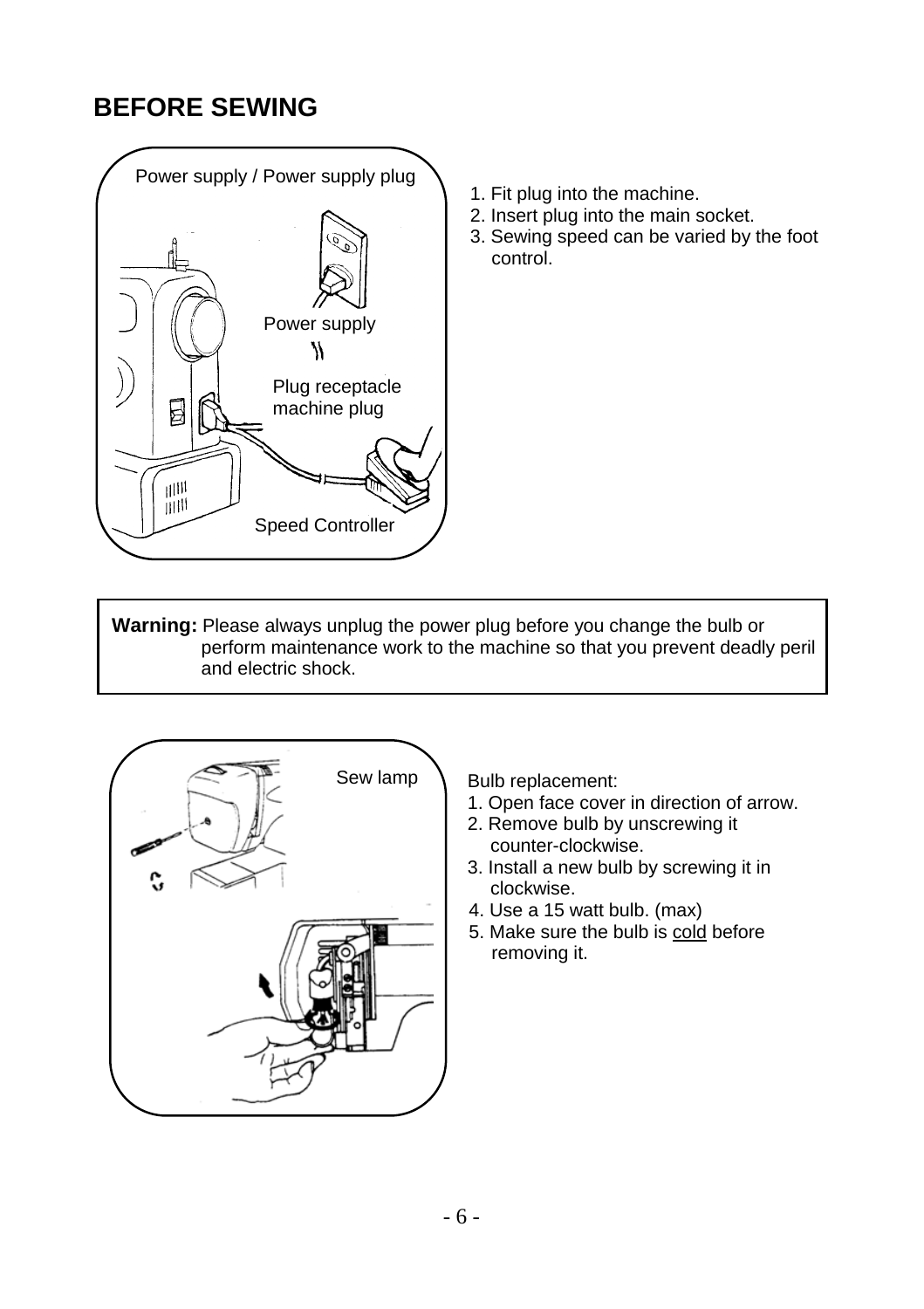# **REMOVING EXTENSION TABLE**



Hold the left end of the table and pull it out in direction of the arrow.

#### **FREE-ARM SEWING**



- 1. This sewing machine can be used as a flat bed machine but easily converts to a free arm machine by removing the extension table.
- 2. Especially useful for sewing sleeves, pant legs, tubular fabrics etc. more easily.
- 3. To sew tubular items just slip the sleeve or leg of pants on the free arm as shown on the illustration.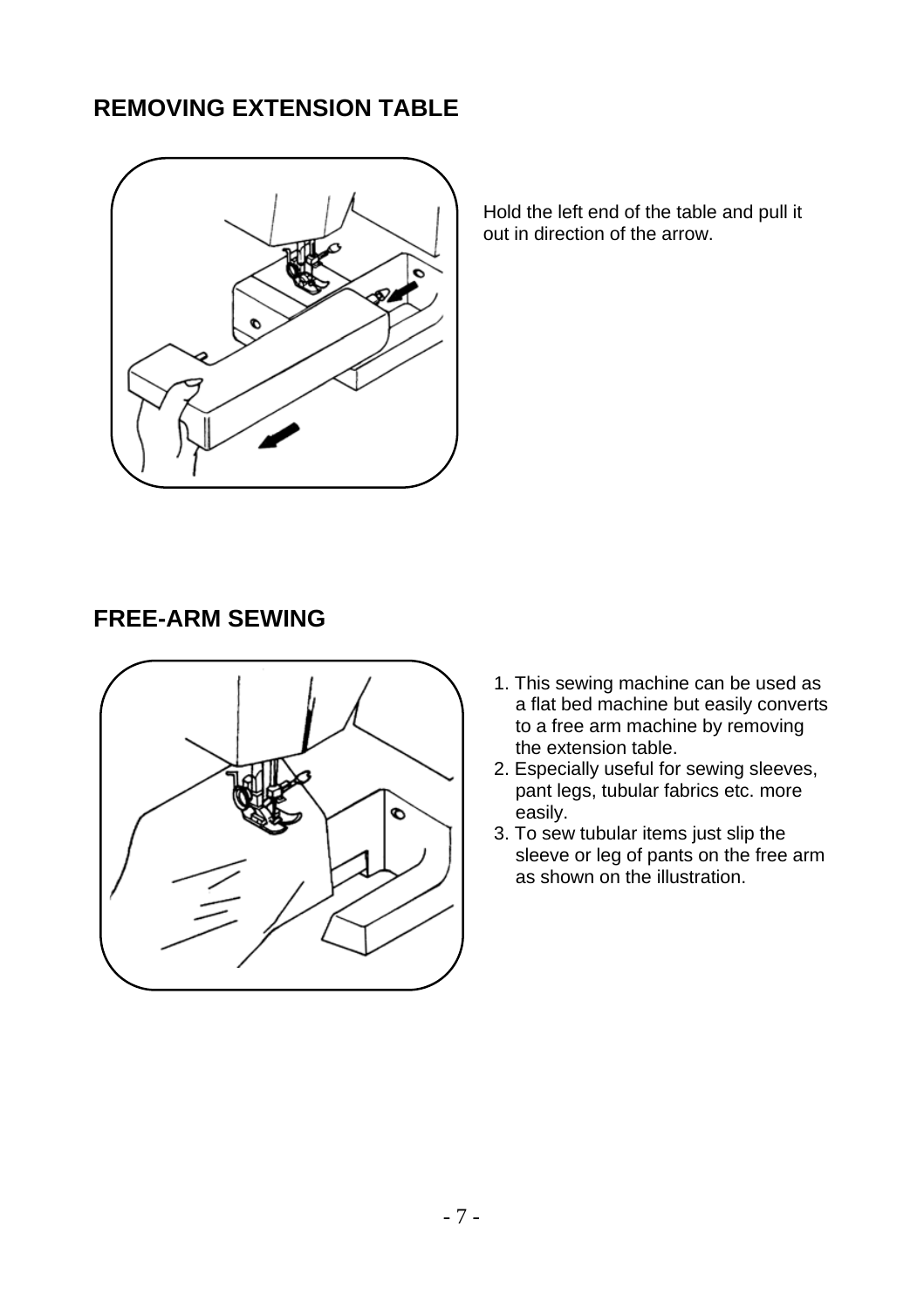# **WINDING THE BOBBIN**



- 1. Release coupling knob.
- 2. Thread as shown.
- 3. When bobbin is filled, re-engage coupling knob.

5 cm thread



Push bobbin winder spindle in direction of the arrow. When bobbin winding is completed, return spindle to its original position.



When bobbin winding is incorrect, release the screw of the upper thread guide and adjust up or down until bobbin the winding is balanced.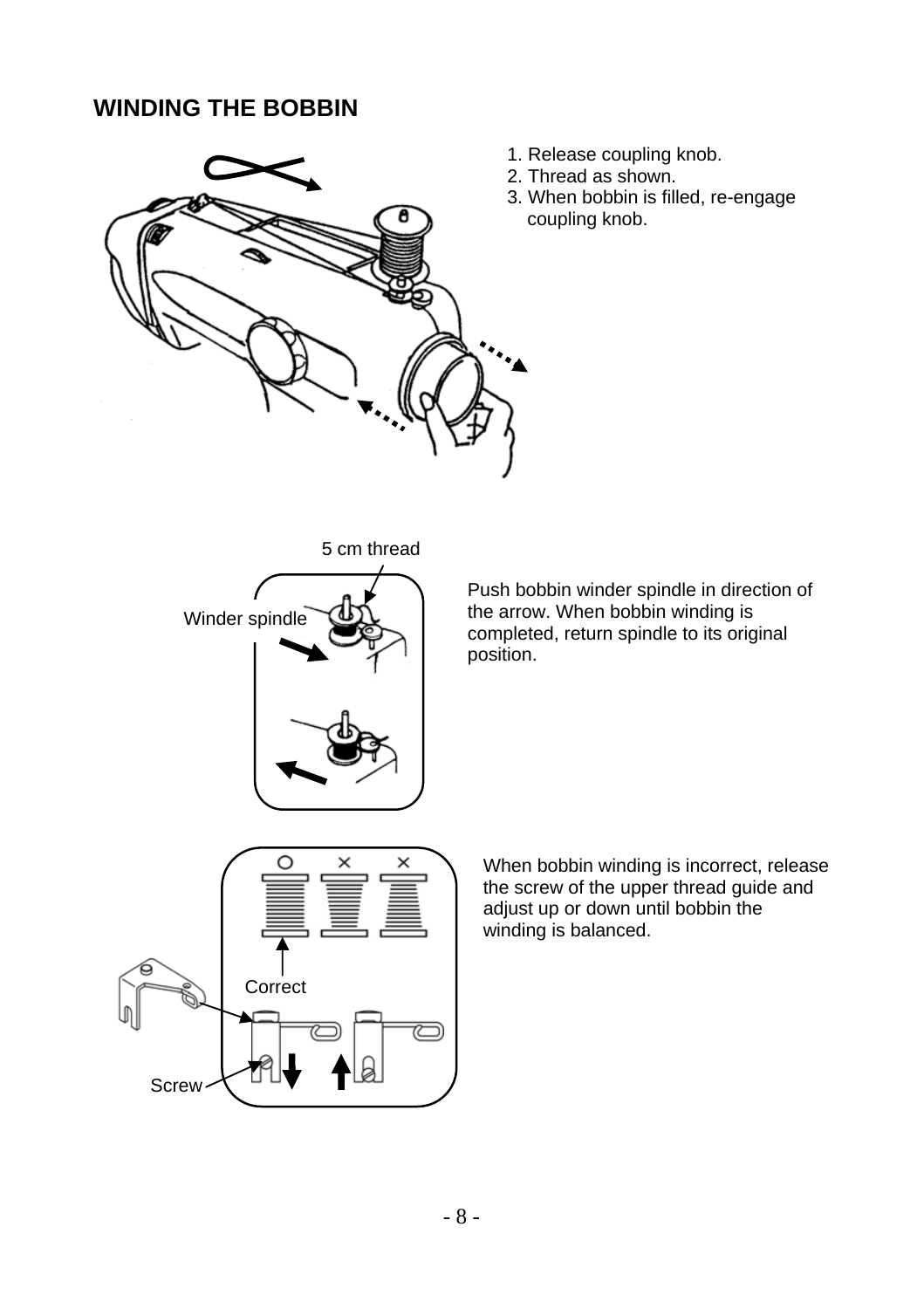# **REMOVING BOBBIN CASE AND BOBBIN**



1. Raise the needle to its highest position and open shuttle race cover.



- Hinged latch
- 2. Open the hinged latch of the bobbin case and pull the bobbin case out of the machine.
- 3. Release the latch and the bobbin will fall out easily.

# **INSERTING BOBBIN INTO BOBBIN CASE**



1. Pull 5 cm of thread from bobbin and insert it into bobbin case as shown.





- 2. Guide the end of thread into the slot.
- 3. Pull the thread through the slot and under the tension spring and draw out about 10 cm of thread.

 Making sure the bobbin turns in a clockwise direction.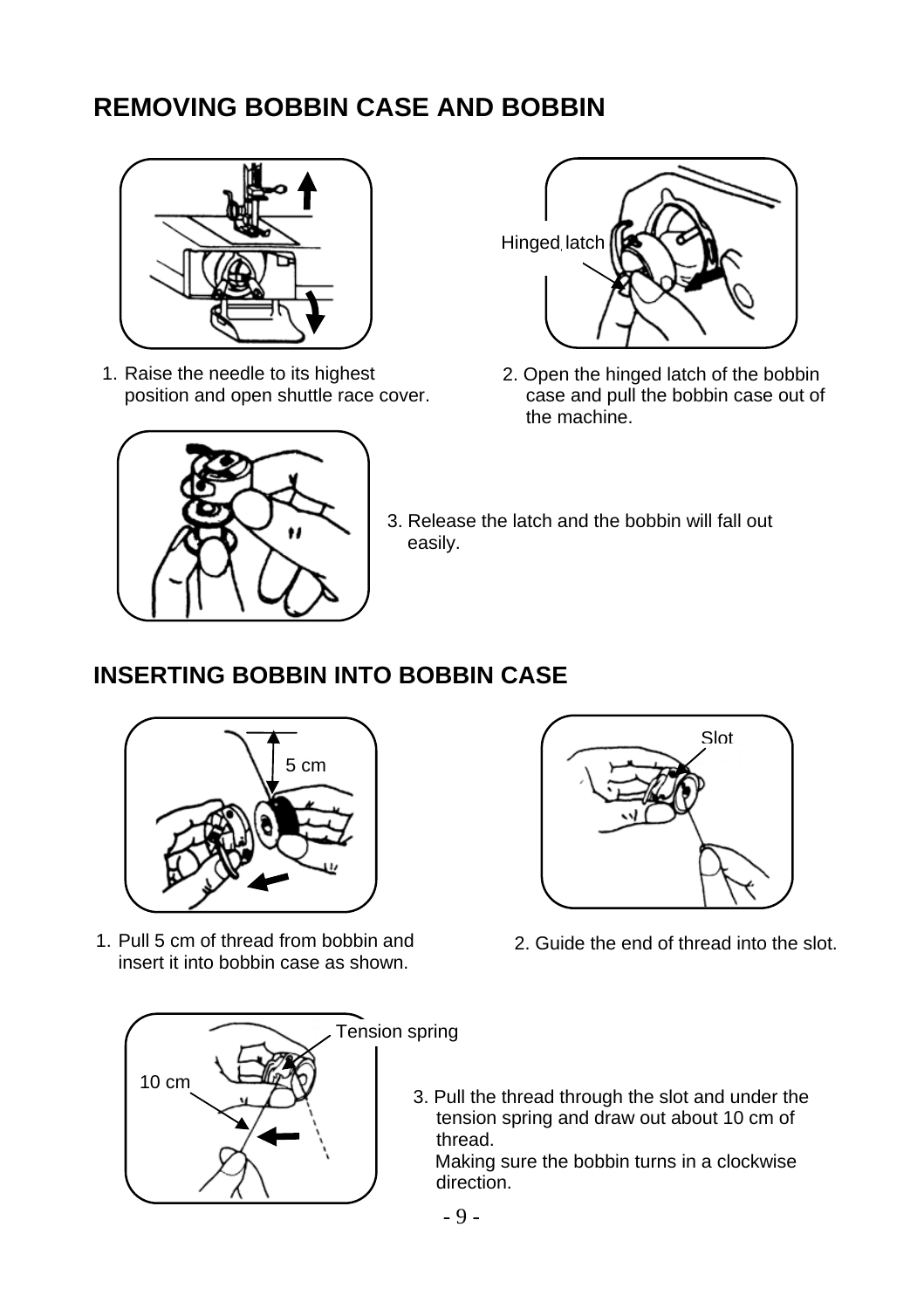# **INSERTING BOBBIN CASE INTO SHUTTLE RACE**



1. Raise the needle to its highest position. Pull the thread to the front, open the latch of the bobbin case and hold it.



2. Holding the latch open, place bobbin case onto the center pin in the shuttle and release latch.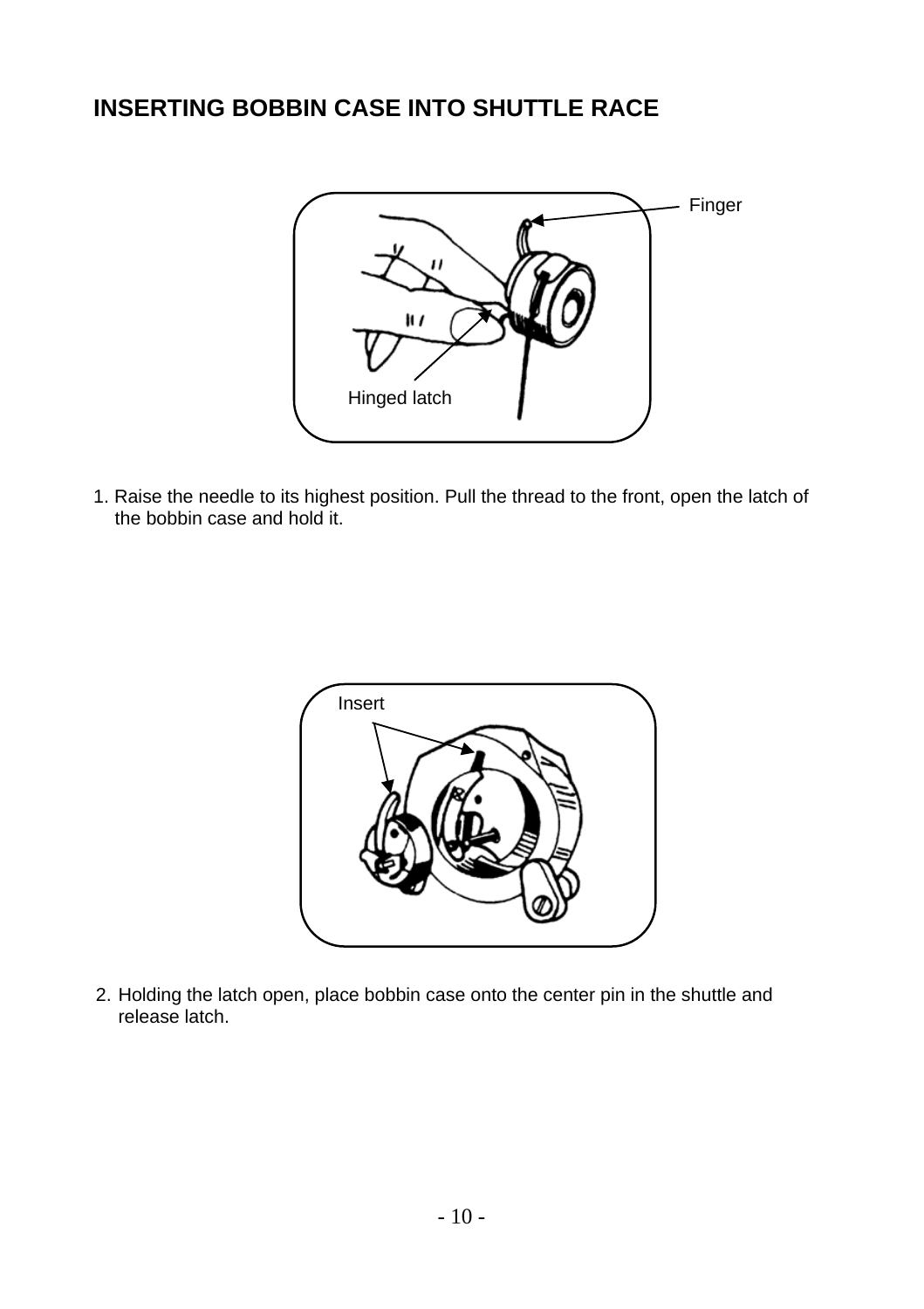# **THREADING UPPER THREAD**

**Warning:** Before contriving please adjust main control switch to (O).

Pass the thread from A to E as shown.

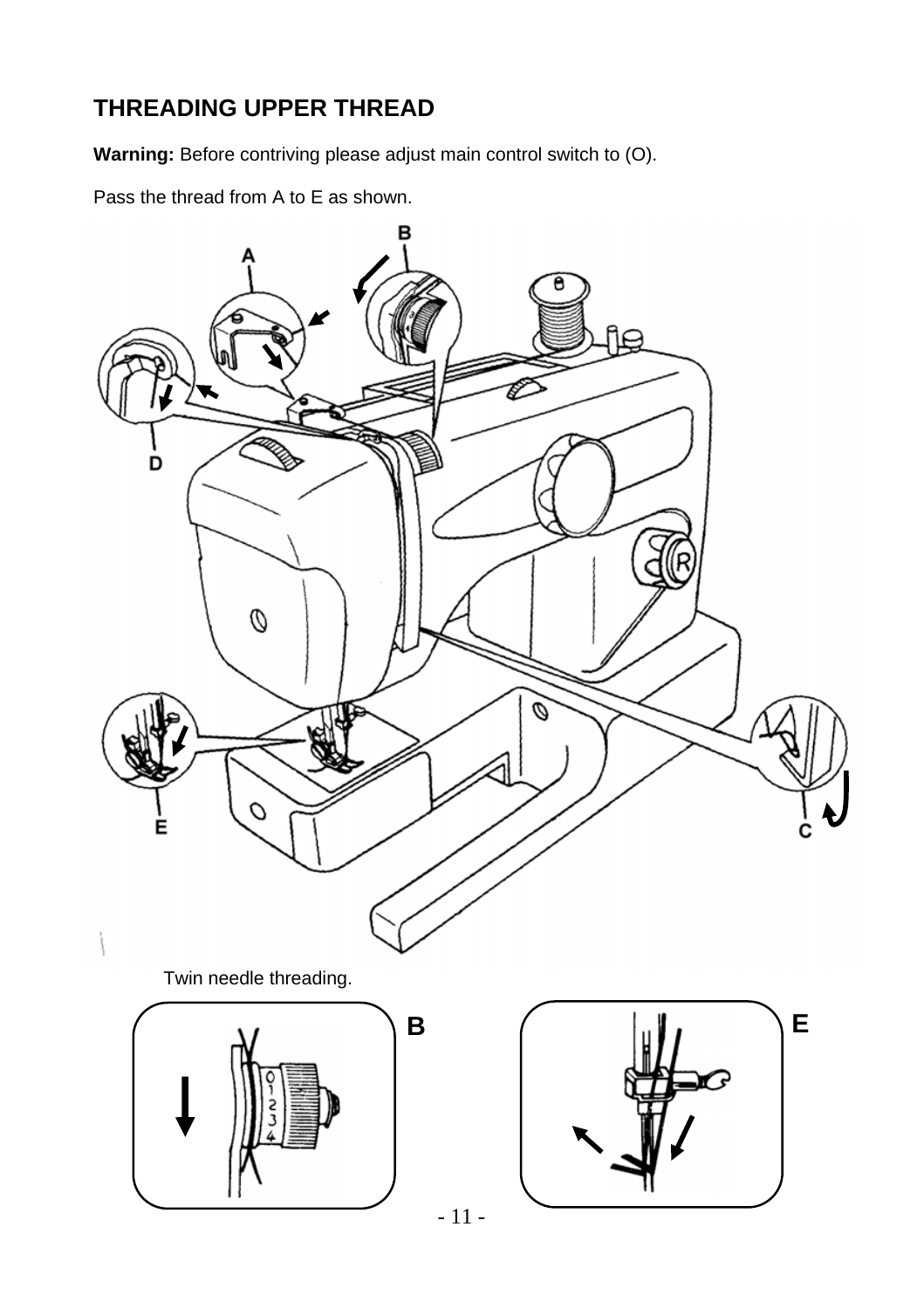# **DRAWING UP THE BOBBIN THREAD**



1. Hold the upper thread with left hand, turn the hand wheel slowly towards you until the needle goes down and comes up. Then stop the hand wheel when the take up lever is at its highest position.

Lightly draw up the upper thread, by which the lower thread will be brought up in a loop.



- 2. Pull out both threads and place them together under presser foot to the rear of the machine.
- 3. Place fabric under presser foot from the front, lower presser foot.
- 4. Start to sew.

# **CHANGING SEWING DIRECTIONS**



1. Lower needle down into fabric and raise presser foot, pivot the fabric around the needle to change direction as desired.



2. Lower the presser foot and start to sew.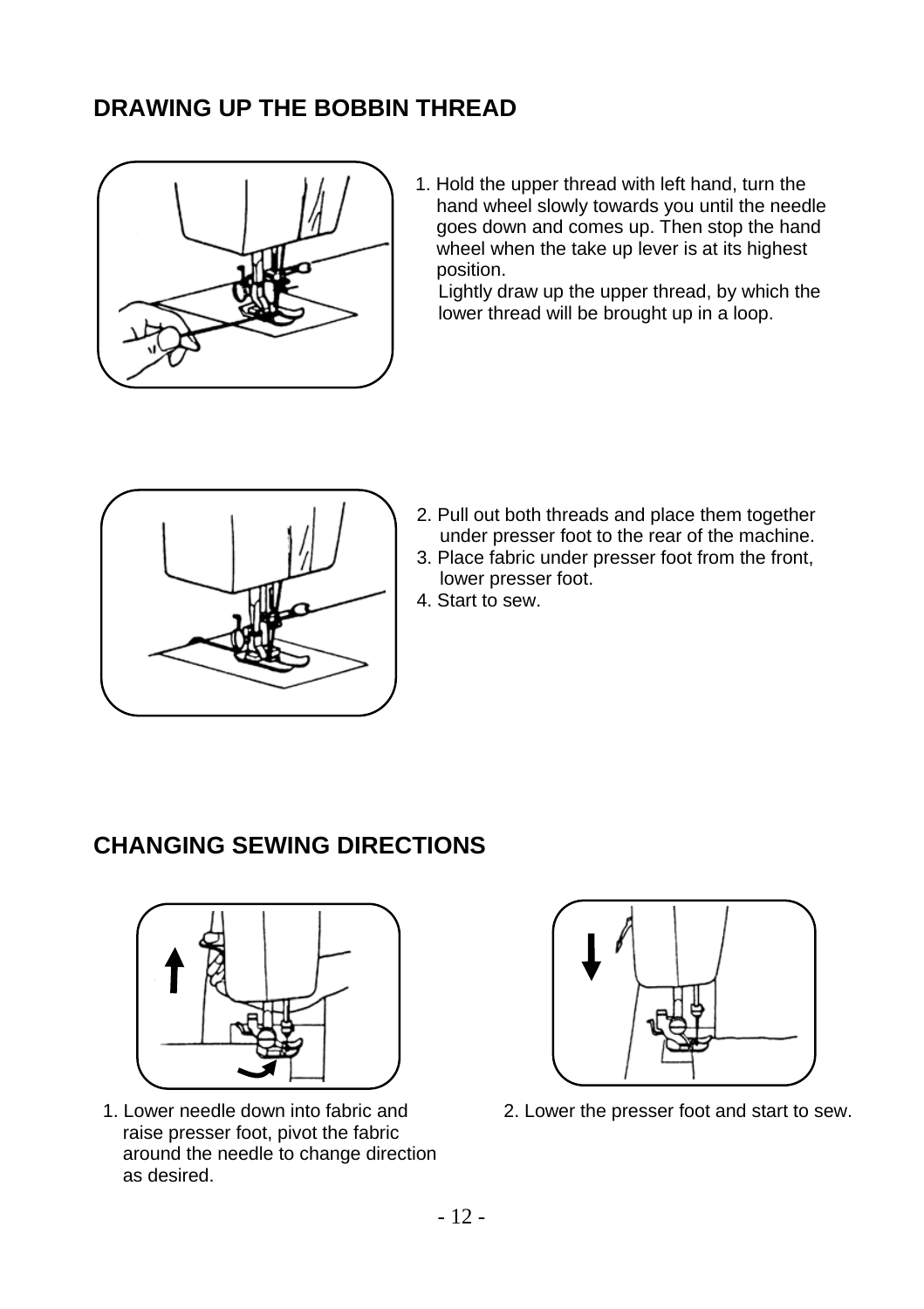# **ADJUSTING THREAD TENSION**

Normal upper thread tension:  $4 - 6$ 



Upper thread tension may be adjusted by turning the thread tension dial.

Correct Upper thread Fabric **EXAMPLE STATE** Bobbin thread Incorrect



Inside of fabric Upper thread





Lower thread tension can be increased by turning the screw of the bobbin case slightly to the right (clockwise). Turning it to the left (counter -clockwise) decreases tension.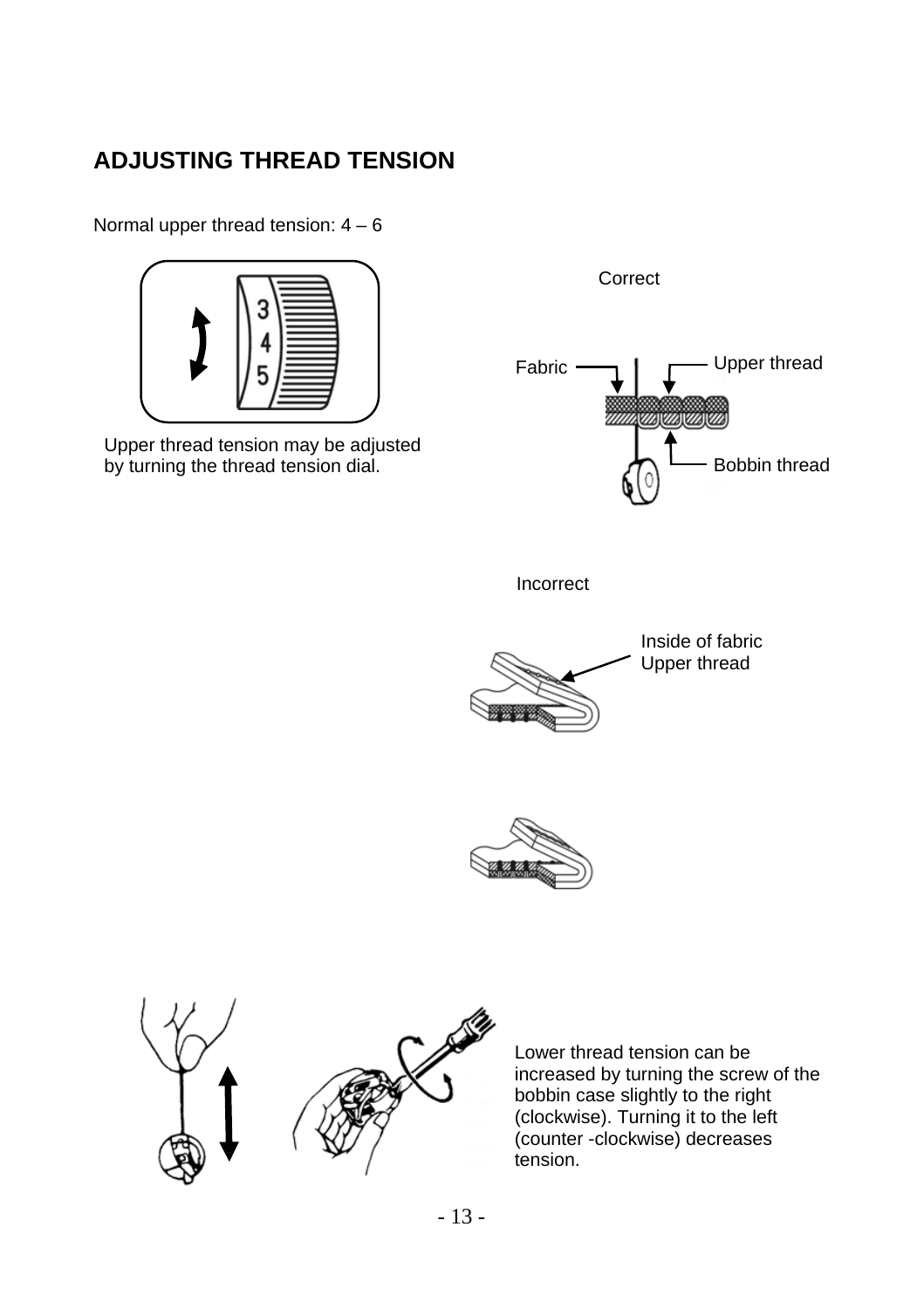# **REGULATING THE PRESSER FOOT PRESSURE**



- 1. Push down the lever for the desired pressure; for light fabrics set lever at 3, set at 2 for medium fabrics and at 1 for heavy fabrics.
- 2. Insufficient pressure may cause poor feeding, skipped stitches or difficulty in guiding the fabric. To adjust the presser foot pressure, use the lever behind the cover of the lamp. Loosen the stop screw of the lamp cover to open it.
- 3. When darning or sewing freehand embroidery, release the pressure by setting the lever to O.

After adjusting the presser foot pressure and closing the lamp cover, tighten up the stop screw. The lever is usually adjusted at 2.

#### **DROP FEED**



- A. Push feed lever down to drop feed below needle plate for darning, embroidery, and button sewing.
- B. Push feed lever up to raise feed above needle plate for normal sewing.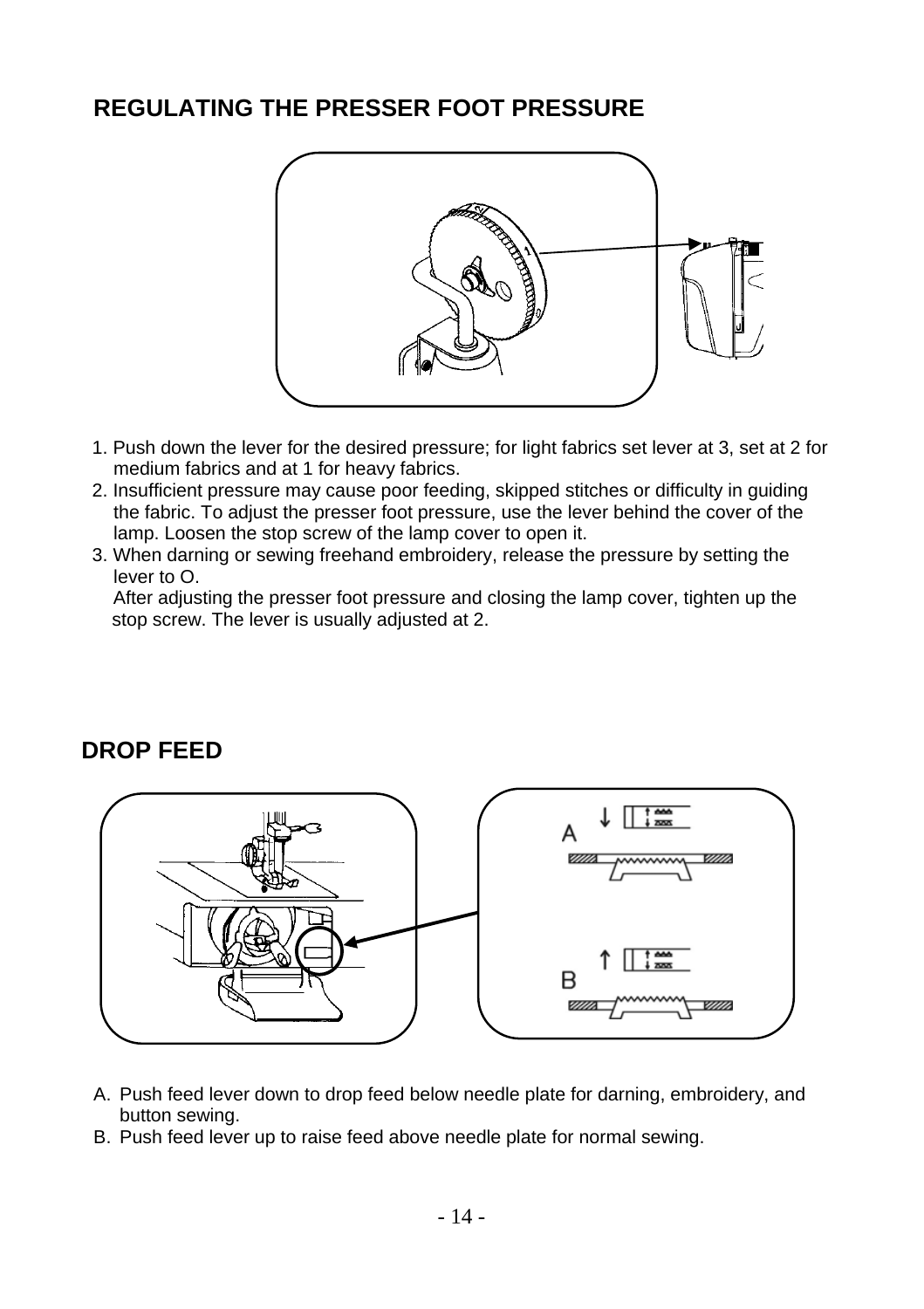# **CHANGING NEEDLE**

**Warning:** Before changing the pin please adjust main control switch to (O).



- 1. Raise the needle bar to its highest position.
- 2. Loosen needle clamp screw and remove the old needle.
- 3. With the flat side of the needle facing away from you, insert the needle as far up as it will go.
- 4. Tighten the needle clamp screw securely.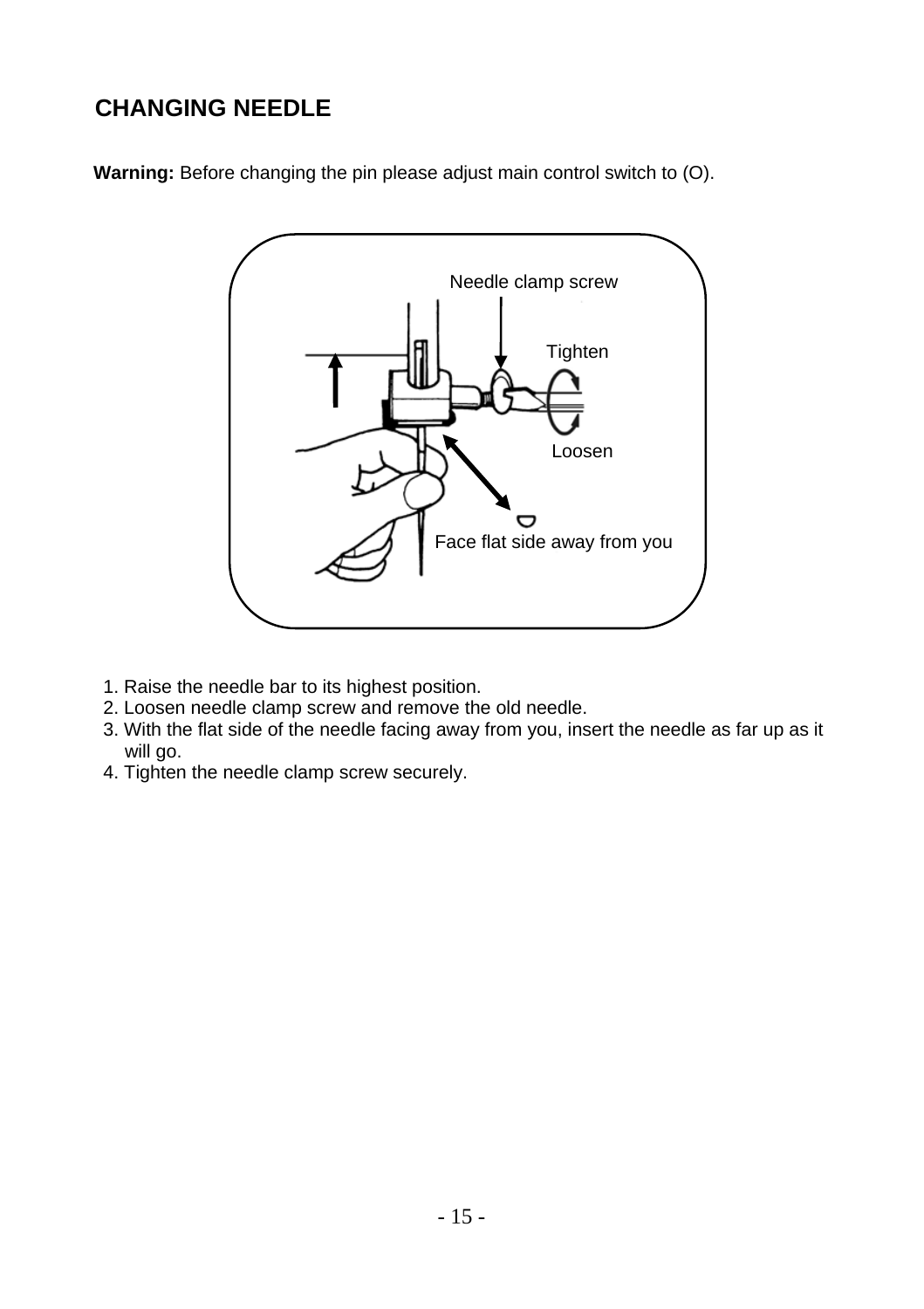# **FABRIC-THREAD-NEEDLE-TABLE**

Please pay attention to the following list as a guide for sewing different types of fabric.

|        | Fabric         | Thread             | Needle              | Pressure of<br>Presser Foot                                                        | Length of<br><b>Stitches</b>                               |                        | Indication<br>of Upper<br>Tension |
|--------|----------------|--------------------|---------------------|------------------------------------------------------------------------------------|------------------------------------------------------------|------------------------|-----------------------------------|
|        |                |                    |                     | See page 14<br>Pressure<br>regulation<br>$\mathscr{A}^{\mathscr{O}}$ $\frac{3}{2}$ | Straight<br>stitch<br>Stitch Length<br>Dial<br>$\sqrt{10}$ | ZZ                     |                                   |
| Light  | Nylon          | 80<br>Cotton       |                     |                                                                                    |                                                            |                        |                                   |
|        | Tricot         | 60 S<br>Fiber silk | 70 (10)             | 3                                                                                  | $1 - 3$                                                    | $1 - 4$                |                                   |
|        | Silk           | 50 Silk            |                     |                                                                                    |                                                            |                        |                                   |
|        | Wool silk      | 50 S<br>Fiber silk | 80 (12)             |                                                                                    |                                                            |                        |                                   |
| Medium | Gingham        | 60-80<br>Cotton    | 80-90<br>$(12-14)$  |                                                                                    |                                                            |                        |                                   |
|        | Thin<br>Jersey | 60 S<br>Fiber      | 80 (12)             | $\overline{2}$                                                                     | $0.5 - 3$                                                  | $0.5 - 4$              |                                   |
|        | Gabardine      | 50 Silk            |                     |                                                                                    |                                                            |                        |                                   |
| Heavy  | Denim          | 50<br>Cotton       | 90-100<br>$(14-16)$ |                                                                                    |                                                            |                        |                                   |
|        | Jersey         | 50 S<br>Fiber      | 80-90<br>$(12-14)$  | 1                                                                                  |                                                            | $0.5 - 3 \mid 0.5 - 4$ |                                   |
|        | Tweed          | 50 Silk            | 80-90<br>$(12-14)$  |                                                                                    |                                                            |                        |                                   |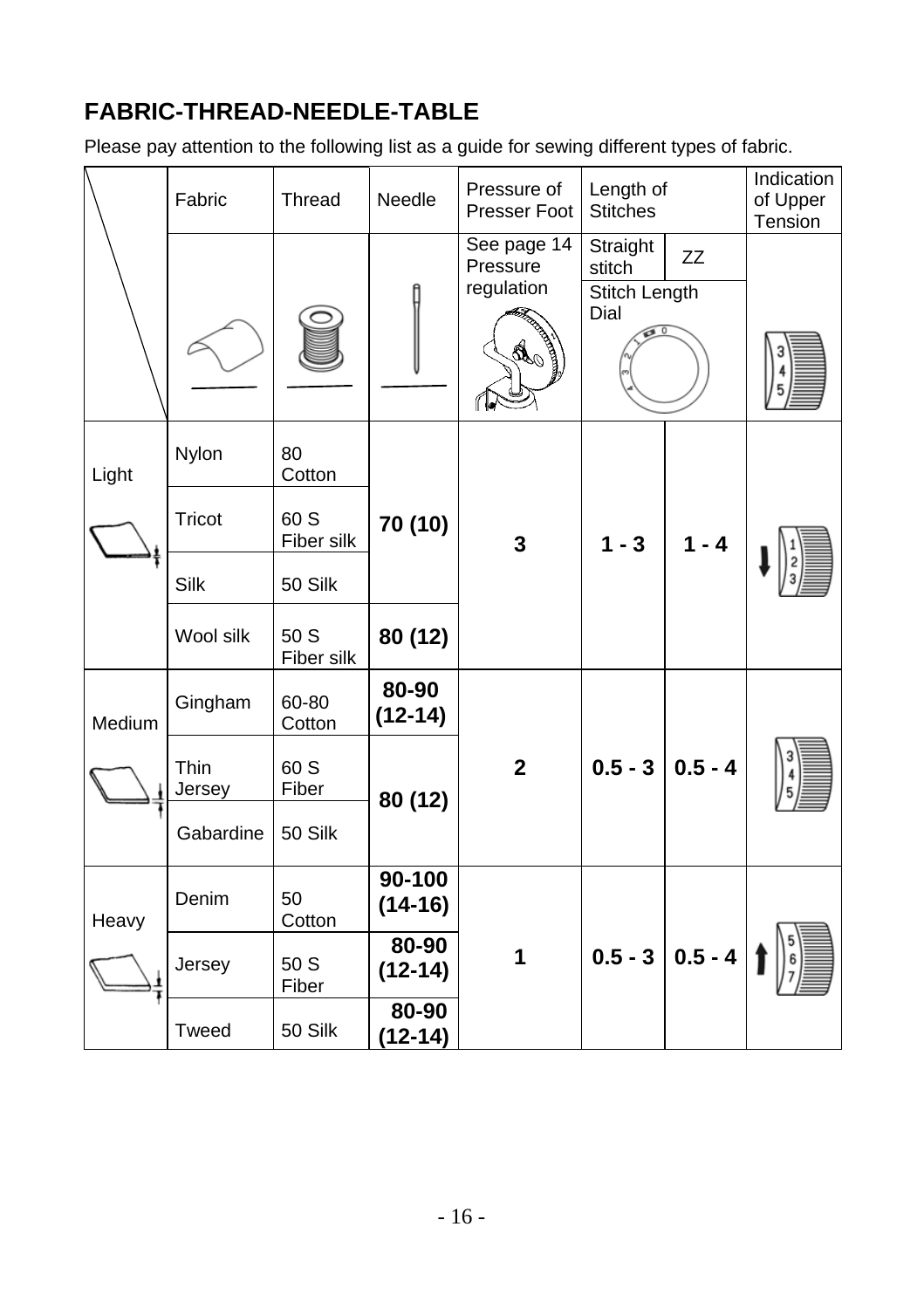# **SEWING (PATTERN SELECTOR) AND OPERATION TABLE**

|              | Stitch patterns             | Stitch length                  | Presser foot | Drop feed |  |
|--------------|-----------------------------|--------------------------------|--------------|-----------|--|
| A            | Straight stitch             |                                |              |           |  |
| B-E          | Zigzag                      | XXXX                           |              |           |  |
| F            | <b>Blind stitch</b>         |                                |              |           |  |
| G            | <b>Blind helm</b>           |                                |              |           |  |
| н            | Three step zigzag stitch    |                                |              |           |  |
| $\mathbf{I}$ | Slant over edge             |                                |              |           |  |
| J            | Single overlock stitch      |                                |              |           |  |
| K            | Honeycomb stitch            |                                |              |           |  |
| L            | Zigzag stitch               |                                |              |           |  |
| М            | Straight stretch stitch     | ⊪                              |              |           |  |
| N            |                             |                                |              |           |  |
| $\mathbf{o}$ | <b>Automatic Embroidery</b> |                                |              |           |  |
| P            |                             |                                |              |           |  |
| Q            |                             |                                |              |           |  |
| $R-T$        | <b>Buttonhole</b>           |                                | 0.25         |           |  |
|              | <b>Twin Needle</b>          | Stitch Nos.<br>A,B,C,M<br>only |              |           |  |
|              | Free-hand embroidery        |                                | 0            | Without   |  |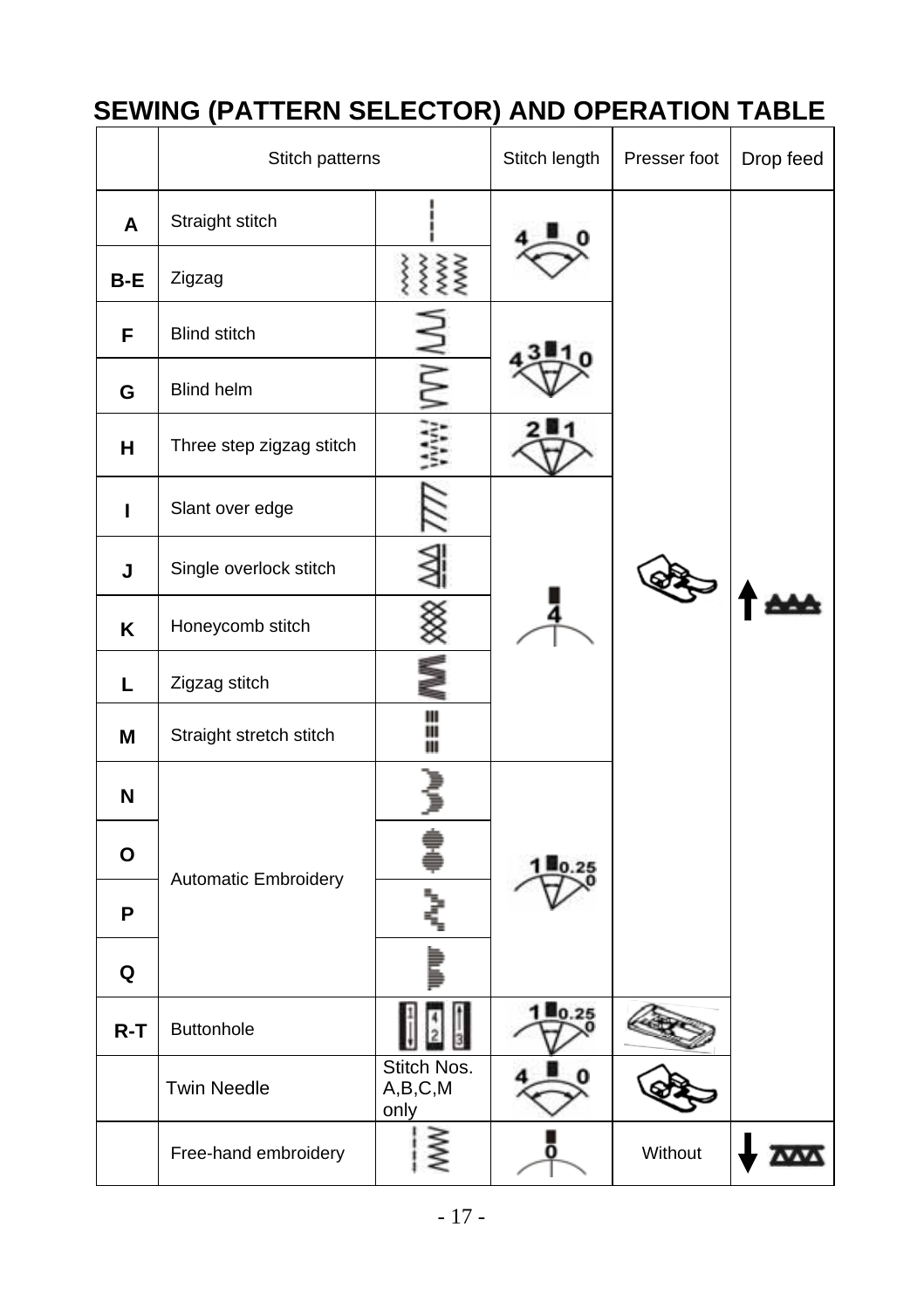# **TO START SEWING**

#### **Important hints:**

- 1. Raise the take-up lever to its highest position before starting and after stopping sewing.
- 2. Hold both threads about 10 cms to the rear of the machine for the first two or three stitches.
- 3. Sufficient fabric should be placed under needle before lowering the presser foot.
- 4. Depress foot/speed control and start to sew.
- 5. Test the machine stitches on a scrap of fabric you plan to use, adjusting the machine for the length of the stitch and tension suitable to your fabric.
- 6. Separate the machine from the power system if you leave it unsupervised.

#### **Attention:**

- 1. When turning the hand wheel manually, always turn it toward you.
- 2. Guide the cloth gently with your hand.
- 3. To prevent breaking needles, always raise the needle out of the fabric when you stop sewing.

# **STITCH WIDTH**



Using this dial, you can adjust the stitch width in an infinitely variably between 0 and 5. **ATTENTION:** When using the twin needle, adjust the stitch width to maximally 3. Adjusting the stitch width to a higher number causes the needle to break.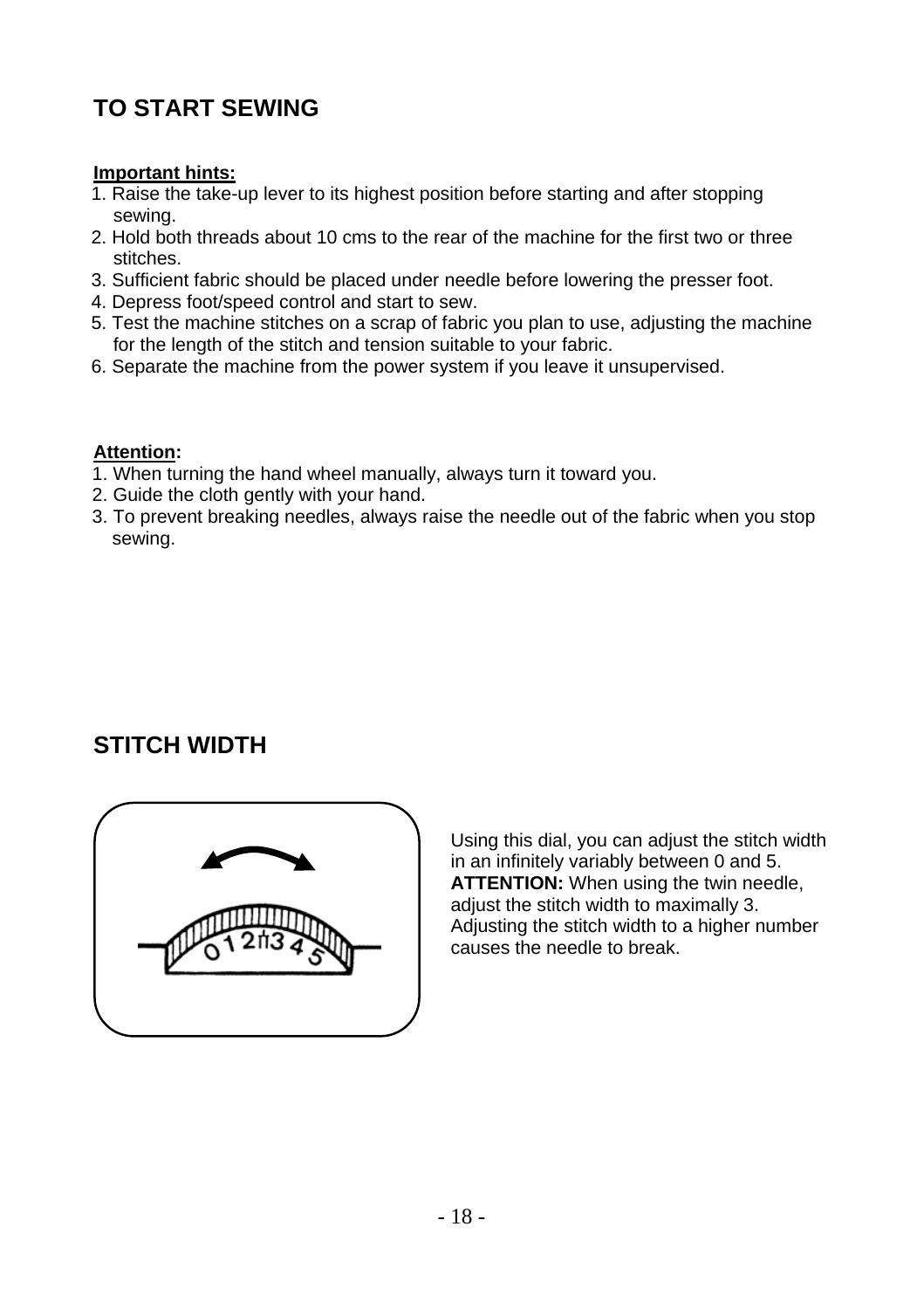## **HOW TO FINISH STITCHES**



- 1. Sew to the edge of seam.
- 2. Push the reverse button and sew in reverse for about 3-4 cms.
- 3. Raise needle to its highest position.
- 4. Lift the presser foot and pull the fabric out of the back of the machine.



5. Cut threads as shown on the thread cutter.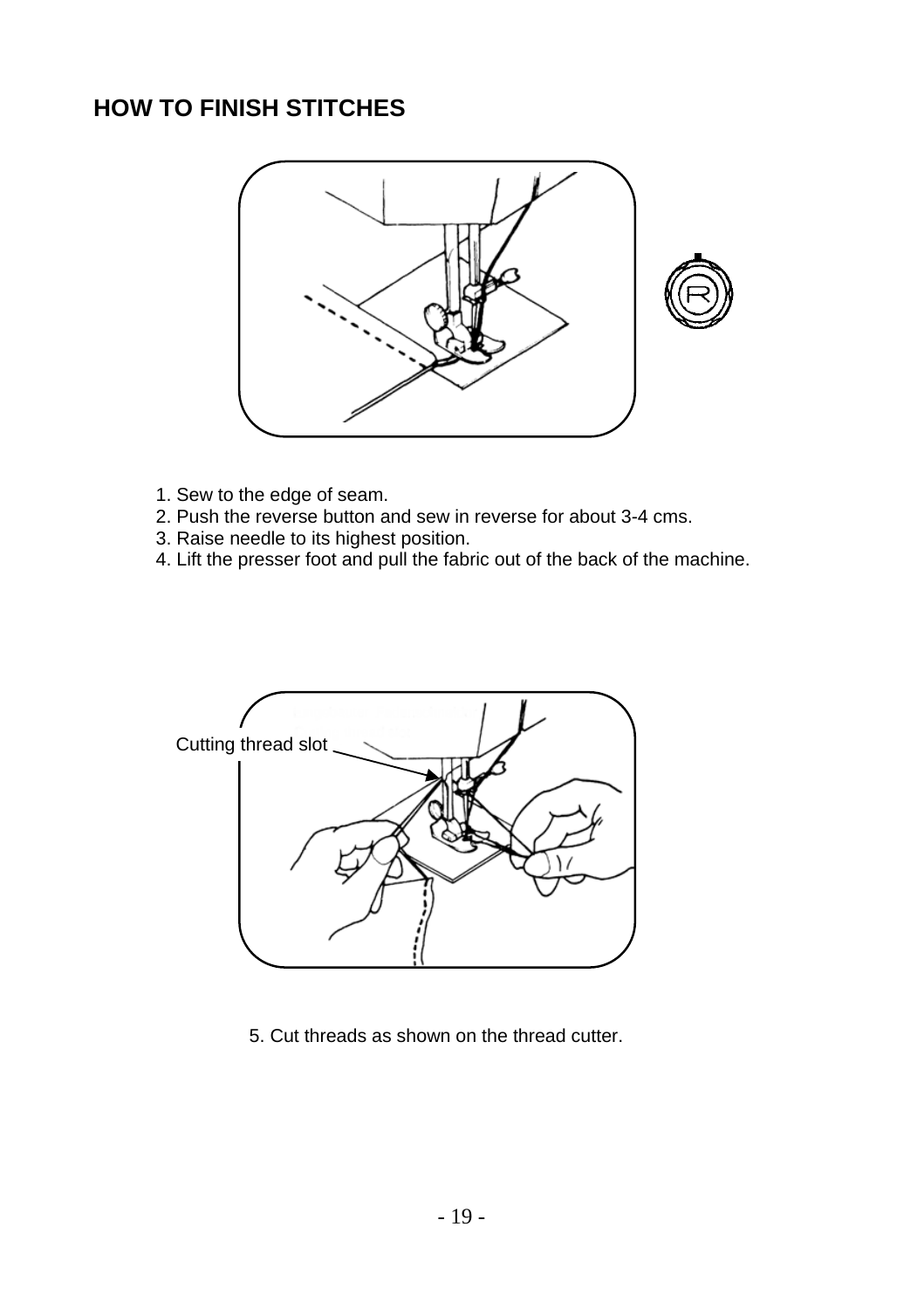# **STRAIGHT STITCH**

- 1. This type of stitching is used most frequently.
- 2. The zigzag presser foot can be used for both straight and zigzag sewing.
- 3. For sewing light fabric, use a smaller stitch size. (Refer to page 16 for dial setting).

# **ZIGZAG SEWING**





Satin stitching can be used for sewing initials, patterns, appliqué, etc.

# **AUTOMATIC EMBROIDERY**



These stitches have a wide range of decorative and utility applications and are particularly suitable for woven fabrics. The Scallop stitch (N) is ideal for edging collars, cuffs, tablecloths, serviettes etc. For all the stitches, the stitch length can be reduced to achieve a close "satin stitch" if required.

With satin stitch a paper backing, will improve the result.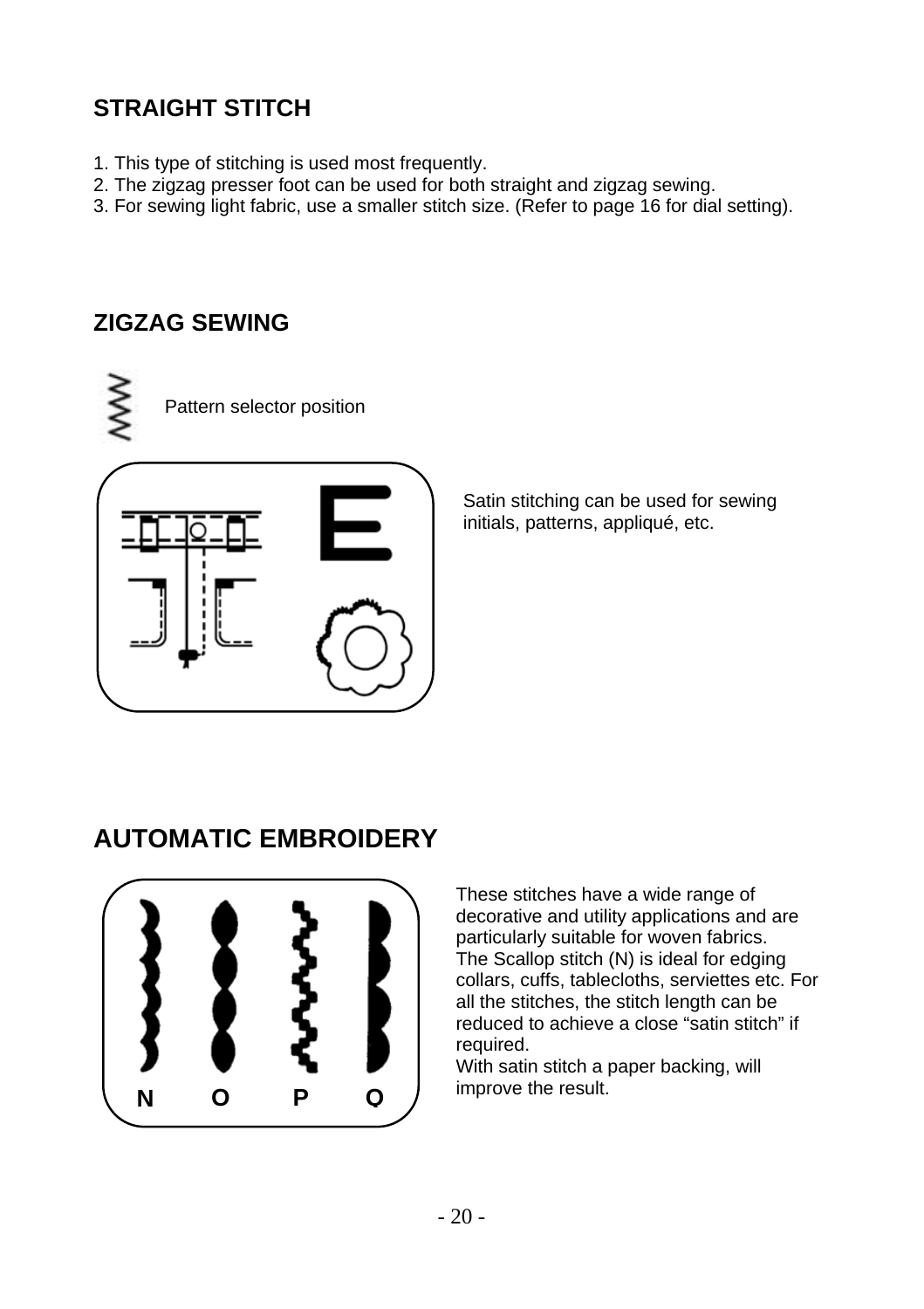# **OVERCASTING**



Use these stitches for oversewing rough edges.

# **STRAIGHT AND ZIGZAG STRETCH STITCHES**





Use this stitch with knitted, tricot or other stretchy fabrics.

The stitch enables your seam to stretch without breaking the thread.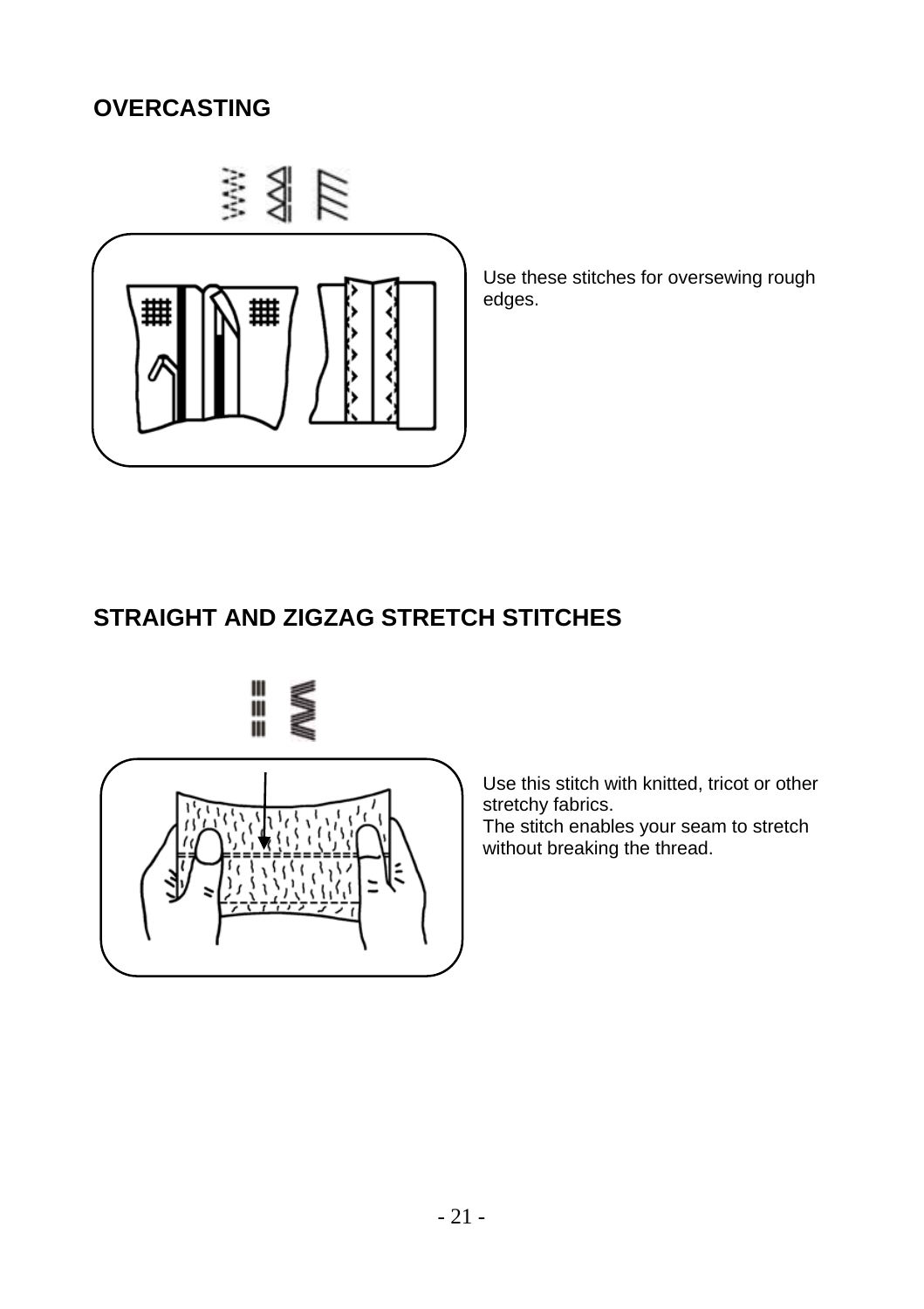# **BLIND STITCH (Optional)**



1. Fold fabric as shown.



2. Finish the seam as shown.

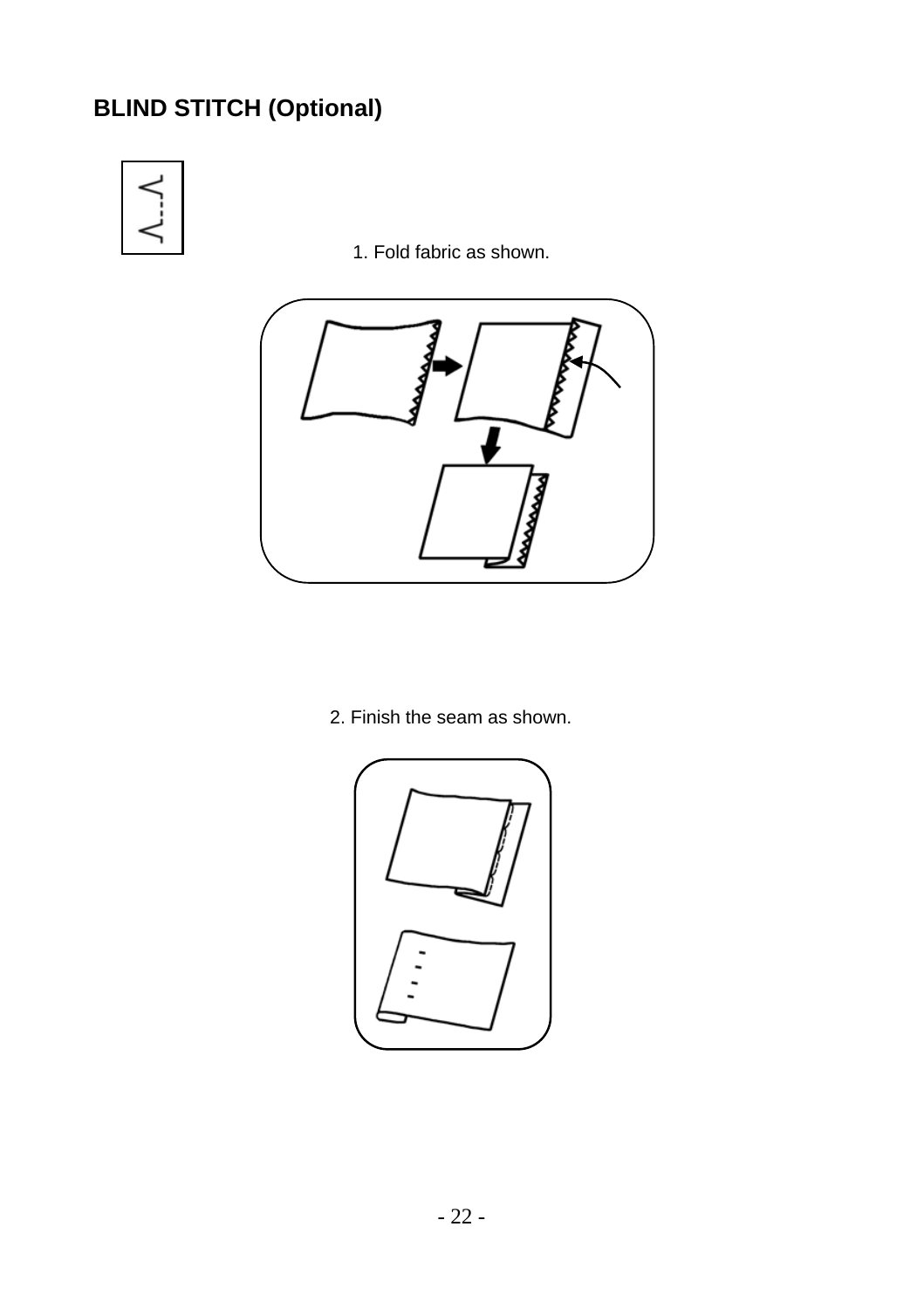

Adjust the width to obtain the correct seam.

Wrong: Needle is not piercing edge to fold at all.



Needle pierces the edge of fold too much.



Correct seam.

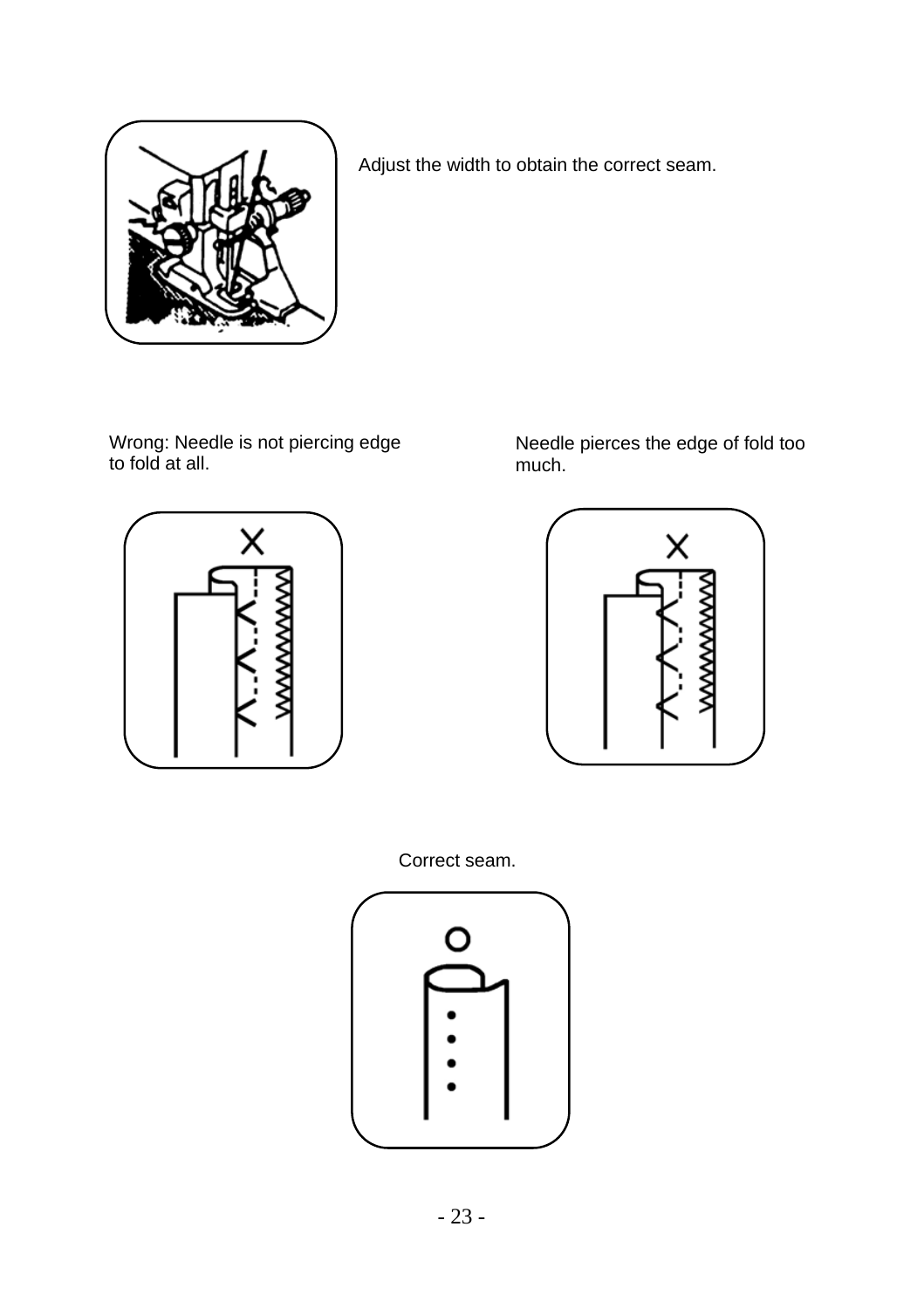# **BUTTON SEWING**

Utilize the button presser foot.



(Use drop feed see page 14)

- 1. Lower drop feed.
- 2. Place button presser foot in position and attach it firmly.
- 3. Place the button between presser foot and fabric and lower the presser foot.
- 4. Manually turn hand wheel towards you, ensuring that the needle enters into both holes of button without obstruction. (Increase or decrease width setting).
- 5. Sew about 7 stitches.
- 6. Pull both threads to the underside and tie them together.

#### **BINDING**



To sew fabrics edge select the multi-zigzag stitch.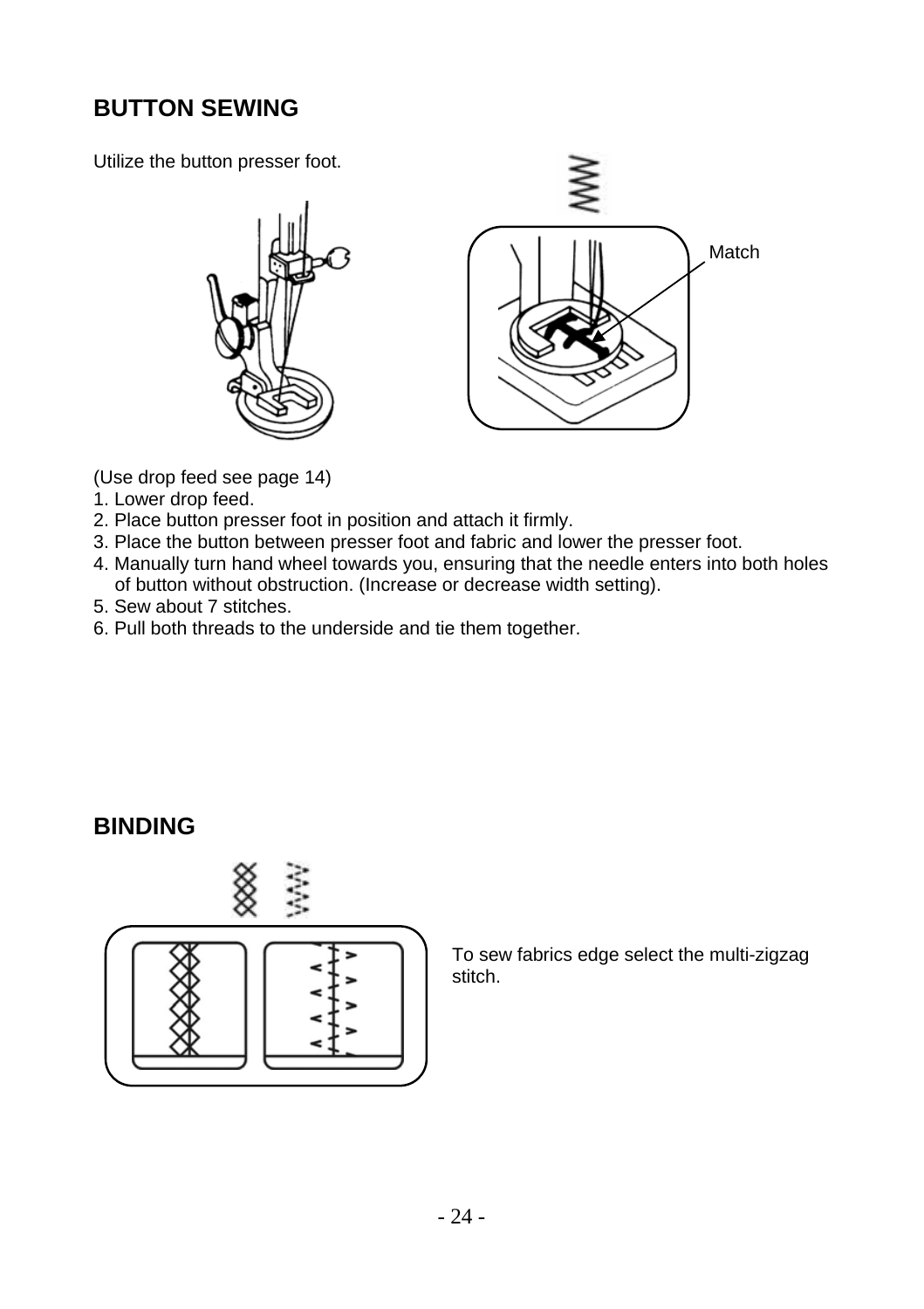# **ZIPPER SEWING**

Utilize the zipper foot.



Select straight stitch.

- 1. Zipper foot is designed to sew close to a raised edge, thus preventing sewing on zipper.
- 2. Place zipper foot in position and attach firmly.
- 3. Fold the fabric about 2 cm and place the fabric under foot.



- 1. To sew the left side of the zipper, set the zipper on the right side of the needle.
- 2. To sew the right side of the zipper, set it on the left side of the needle.



Sew as illustrated.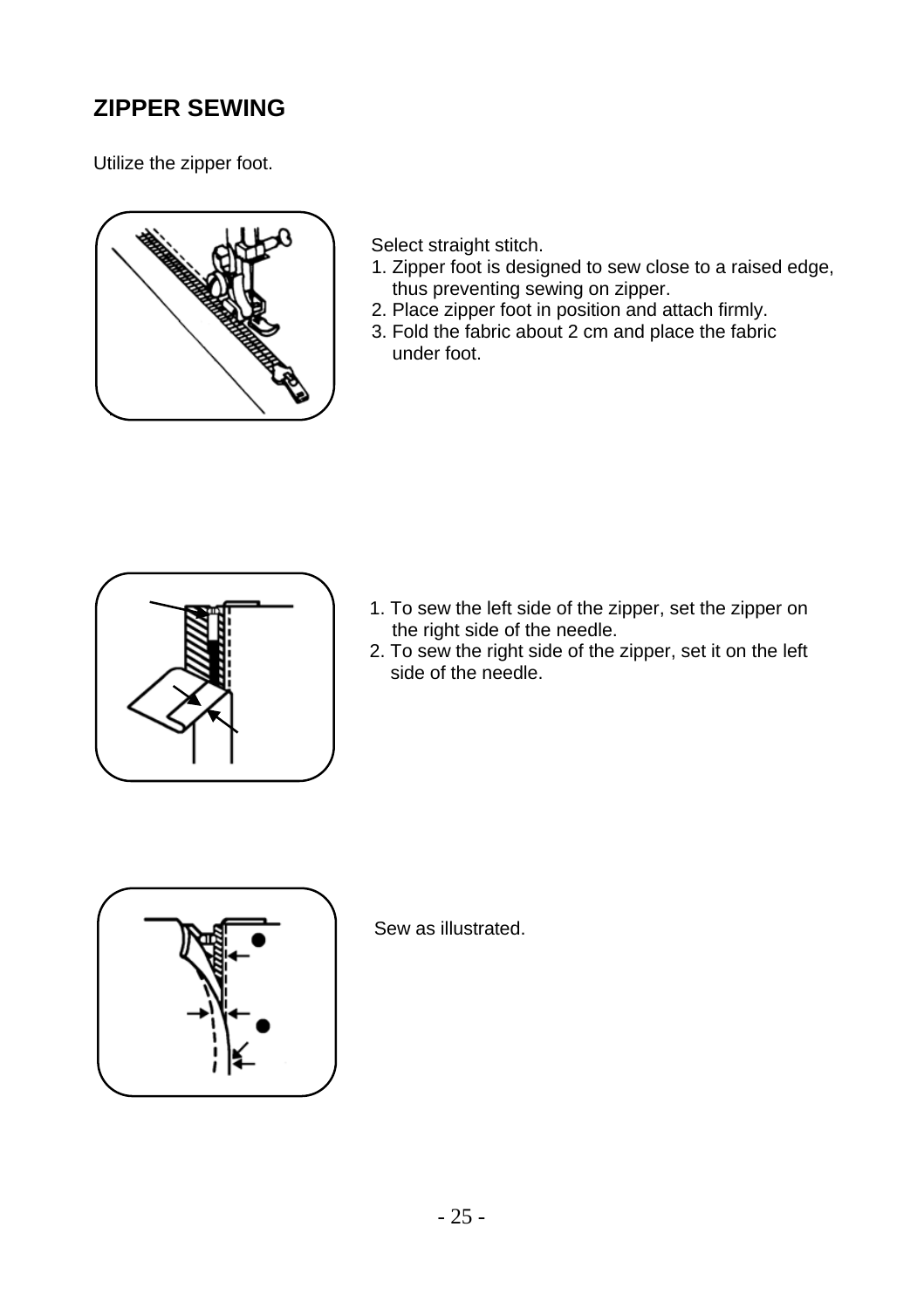# **BUTTONHOLE SEWING**

Utilise the foot of the buttonholes. Set the stitch length dial.

| Pattern selector dial | <b>Steps</b>            | Setting                                                                      |
|-----------------------|-------------------------|------------------------------------------------------------------------------|
|                       |                         | 1. Set dial to "1" position<br>2. Sew left side<br>3. Raise the needle       |
|                       | wwwww                   | 4. Set dial to "2" position<br>5. Sew 5-6 stitches<br>6. Raise the needle    |
|                       | wwwwww                  | 7. Set dial to "3" position<br>8. Sew right side<br>9. Raise the needle      |
|                       | <b>MMMMMM</b><br>MMMMMM | 10. Set dial to "4" position<br>11. Sew 5-6 stitches<br>12. Raise the needle |



Before sewing, fit buttonhole foot as shown.



Cut buttonhole along centre with cutter as shown.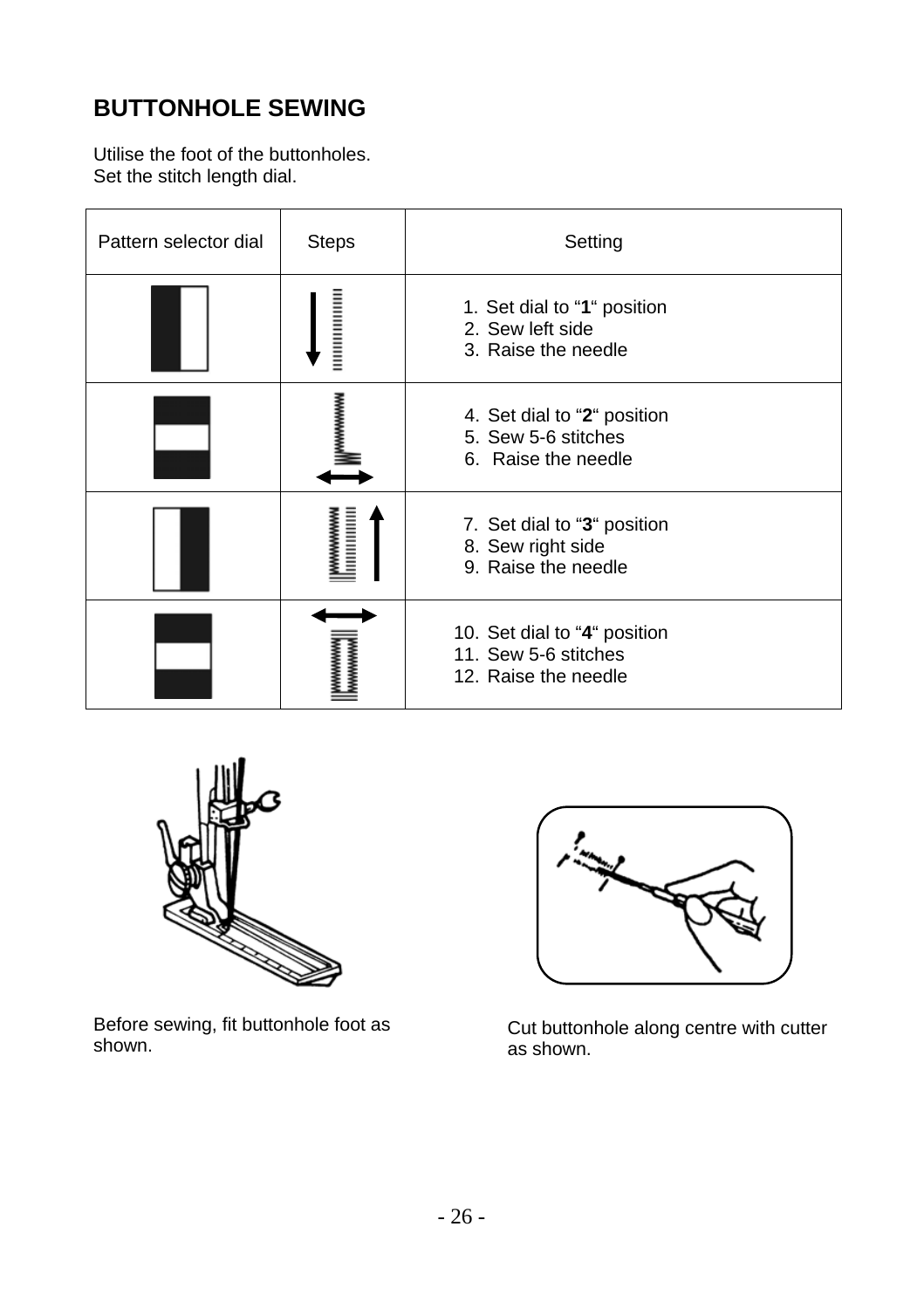# **HEMMING**



- 1. Raise the foot and the needle to its highest position. Replace the foot with the picot foot.
- 2. Fold over the fabric edge by about 3 mm and place it under the foot. Secure the folded edge with a few stitches. Slide the hem of your project into the picot foot by pulling the threads.



- 3. Lower the foot and sew the hem.
- 4. While sewing fold the fabric to the left a little and guide it into the hemmer foot.
- 5. Make sure that the fabric does not move under the right half of the foot. The fabric must be fed into the scroll of the hemmer sufficiently so that the project edge runs freely through the groove under the foot.

Only suitable materials can be used and some practice may be necessary to achieve the best results.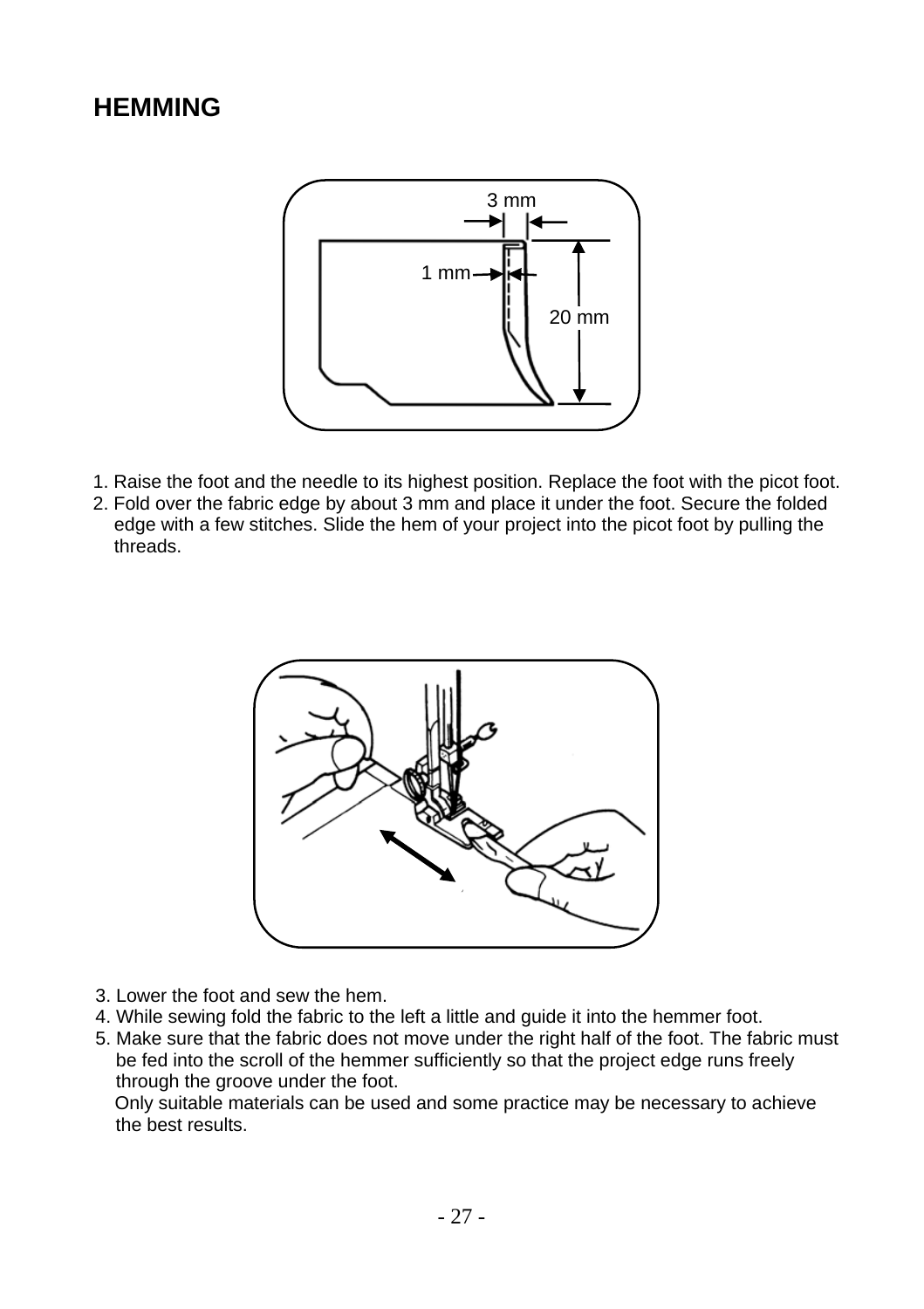# **TWIN NEEDLE (Optional)**

Please place second extra spool pin into the position for twin needle sewing as page 4, no. 9 pic.

Put in the twin needle with the flat side backwards.



Thread the machine for normal sewing, leading both threads to needle and passing their ends separately through its eye.

Sewing width should not exceed the third widest stitch width, as this will break the needles.

**ATTENTION:** When using the twin needle, adjust the stitch width to maximally 3. Adjusting the stitch width to a higher number causes the needle to break.

# **EMBROIDERY**



(Use drop feed see page 14)

Remove the presser foot and lower feed dog.

Lower feed dog and move the hooped fabric slowly in the desired direction until the fabric has been embroidered.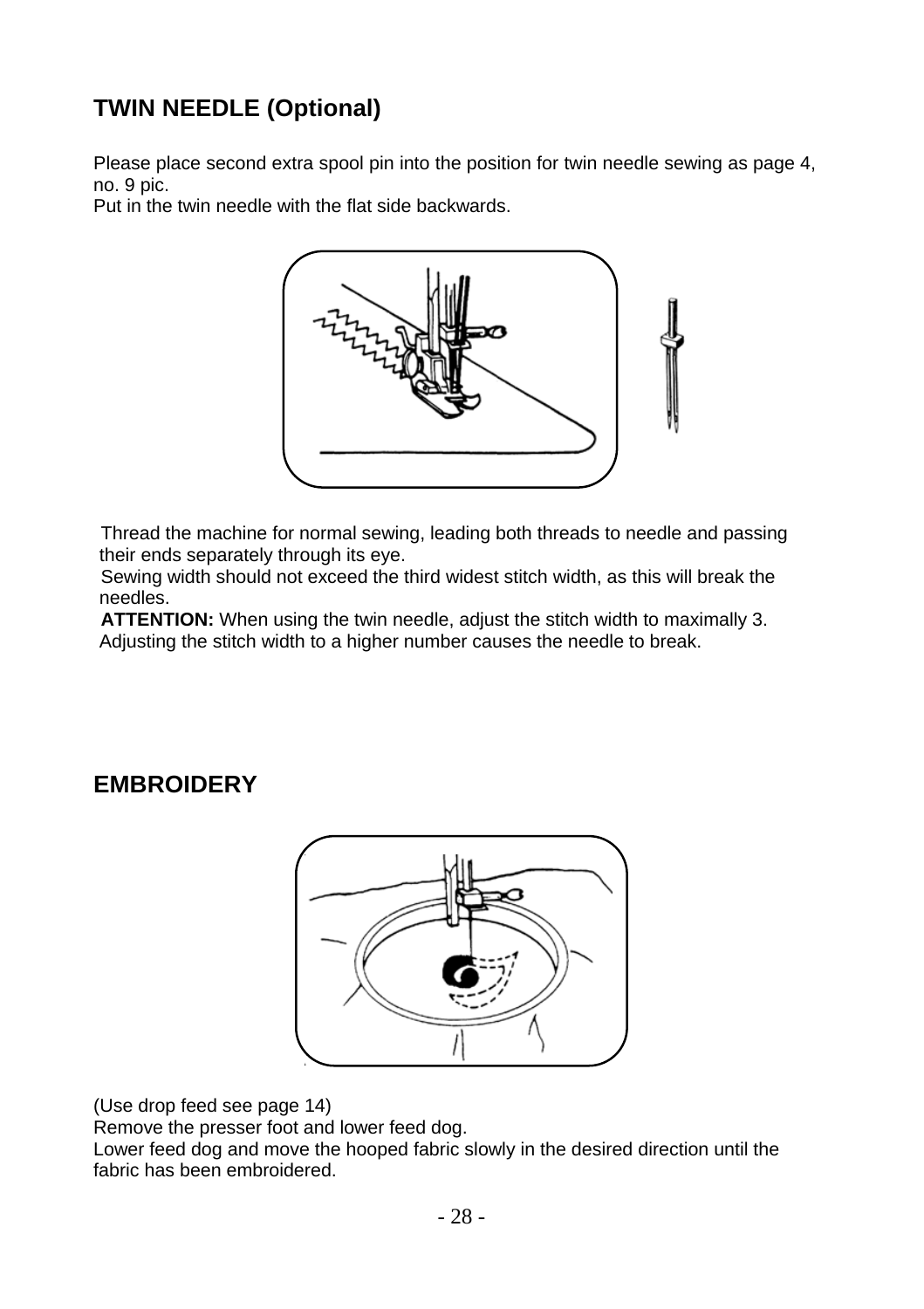# **QUILTER (Optional)**



- 1. Slide the arm through the hole on top of the presser foot holder.
- 2. Move the quilter to the required stitch distance.

# **SEAM GUIDE**



- 1. Use the seam guide to sew long seams of an equal distance from the edge of the fabric.
- 2. Screw the guide on the right side of the needle plate and adjust the desired distance.
- 3. While sewing, the edge of the fabric must touch the guide.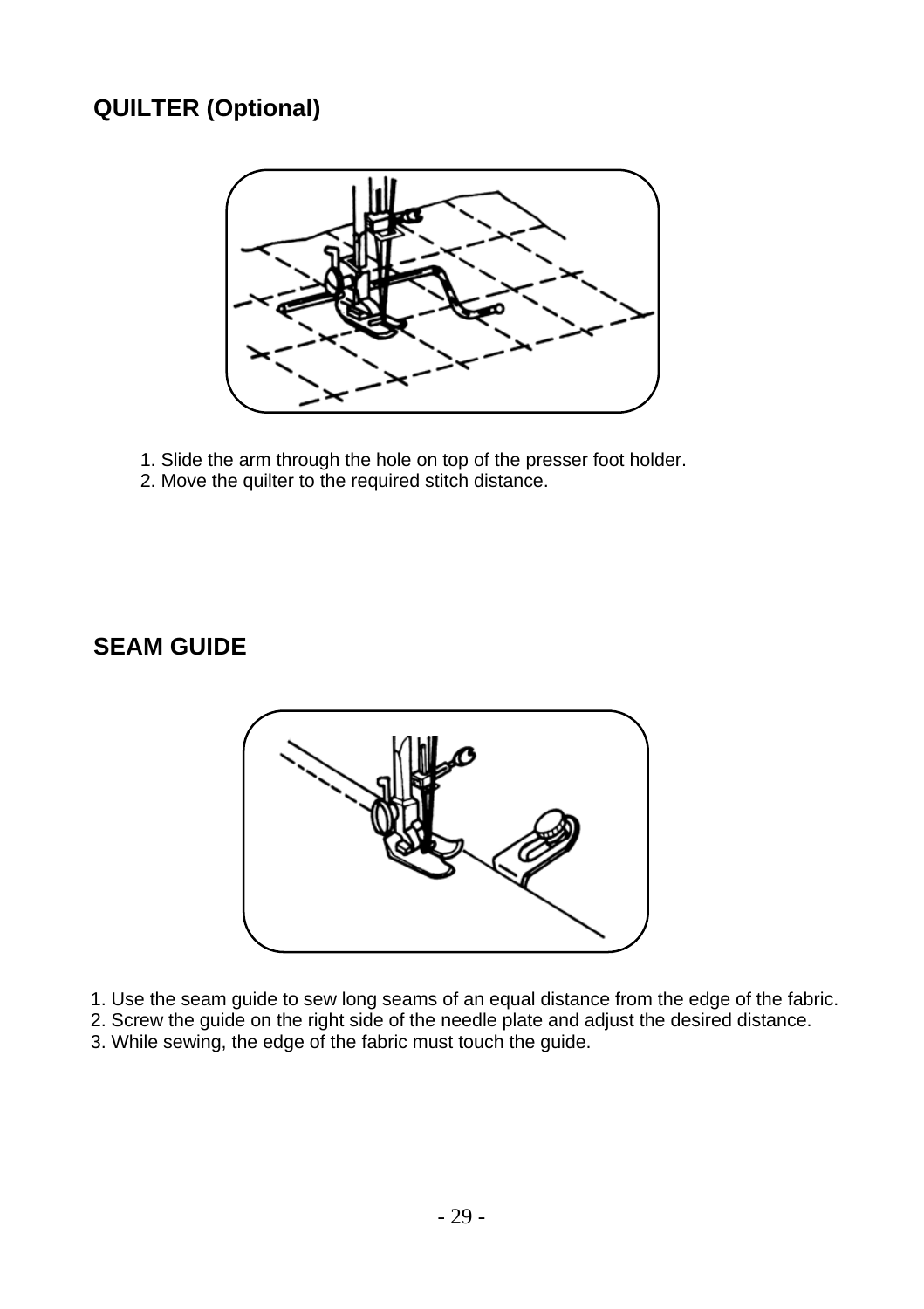# **MAINTENANCE (CLEANING AND OILING)**

**Warning:** Please always unplug the power plug before you change the bulb or perform maintenance work to the machine so that you prevent deadly peril and electric shock.



- 1. Raise needle to its highest position.
- 2. Take out the bobbin case.
- 3. Turn the latch knob A as illustrated.
- 4. Take off shuttle race cover.
- 5. Take out shuttle hook.
- 6. Clean and oil shuttle race and hook, thereafter replace all parts in reverse order.



Open top cover and oil points indicated.



Oil points indicated on underside of bed base.

(A) Latch knob (B) Shuttle race cover (C) Shuttle hook



Open face cover and oil the parts indicated.



Cleaning feed dog.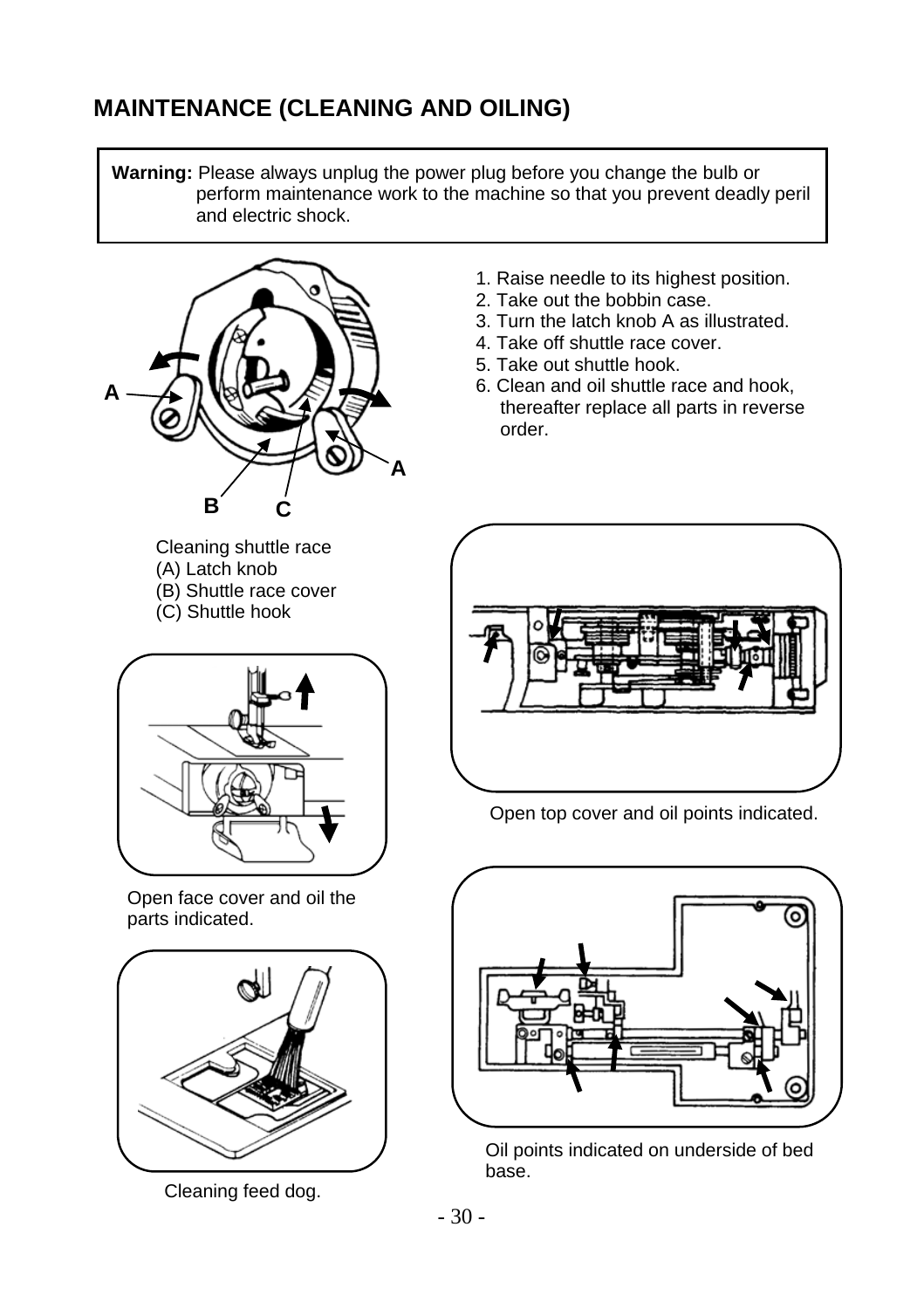# **CHECKING PERFORMANCE PROBLEMS – TROUBLESHOOTING**

| <b>Problem</b>            | <b>Probable cause</b>                                                                                                                                     | What to do                                                                                                                                        |
|---------------------------|-----------------------------------------------------------------------------------------------------------------------------------------------------------|---------------------------------------------------------------------------------------------------------------------------------------------------|
| Fabric does not<br>move   | - Feed teeth down<br>- Stitch length dial "0" position<br>- Light presser foot pressure                                                                   | - Raise feed teeth<br>- Set dial between 1 and 4<br>- Increase pressure                                                                           |
| <b>Breaking needle</b>    | - Incorrect insertion of needle<br>- Bent needle<br>- Fabric is being pulled<br>- Needle, thread and fabric do<br>not match                               | - Re-insert needle<br>- Replace needle<br>- Do not pull fabric<br>- Use correct needle and thread                                                 |
| Breaking upper<br>thread  | - Faulty adjustment of zigzag<br>width<br>- Improper threading<br>- Tight upper thread tension<br>- Bent needle<br>- Scratches or nicks on bobbin<br>case | - Re-adjust zigzag width<br>- Re-thread machine<br>- Reduce upper thread tension<br>- Replace needle<br>- Polish or replace bobbin case           |
| Breaking bobbin<br>thread | - Tight bobbin thread tension<br>- Incorrect insertion of needle<br>- Improper threading<br>- Lint or thread in bobbin case                               | - Reduce bobbin thread tension<br>- Re-insert needle<br>- Rethread machine<br>- Clean bobbin case                                                 |
| Machine<br>jamming        | - Excessive tension<br>- Presser foot pressure too<br>strong<br>- Needle, thread and fabric do<br>not match<br>- No oil                                   | - Re-adjust tension<br>- Change pressure accordingly<br>- Reduce proper needle and<br>thread according to type of<br>fabric<br>- Oil moving parts |
| Puckering                 | - Tension too tight<br>- Sewing foot pressure too<br>strong<br>- Incorrect fabric, needle,<br>and thread                                                  | - Reset<br>- Reduce sewing foot pressure<br>- Use correct fabric, needle<br>and thread                                                            |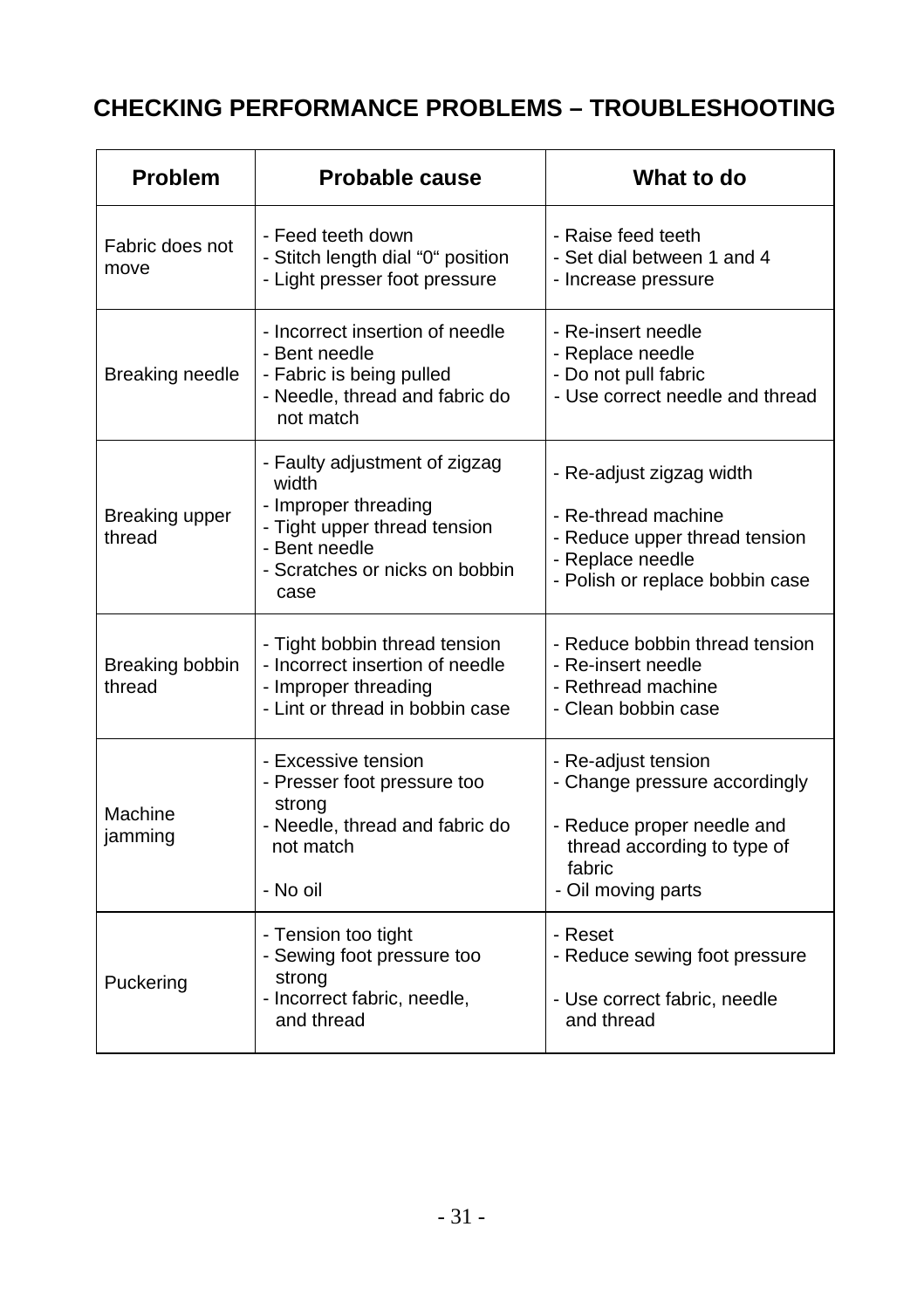#### **STORING THE MACHINE**

- Store the machine in its box or in a clean, dry place.
- Never wrap the power cord around the machine.

#### **SERVICING THE MACHINE**

If the unit is not operating correctly, please check the following:

- You have followed the instructions correctly.
- The wall socket is switched on.
- That the mains power supply is ON.
- That the plug is firmly in the mains socket.

If the machine still does not work after checking the above:

- Consult the retailer for possible repair or replacement. If the retailer fails to resolve the problem and you need to return the machine, make sure that:
	- The unit is packed carefully back into its original packaging.
	- Proof of purchase is attached.
	- A reason is provided for why it is being returned.

If the supply cord is damaged, it must be replaced by the manufacturer or an authorised service agent, in order to avoid any hazard. If service becomes necessary within the warranty period, the machine should be returned to an approved Tedelex Trading (Pty) Limited service centre. Servicing outside the warranty period is still available, but will, however, be chargeable.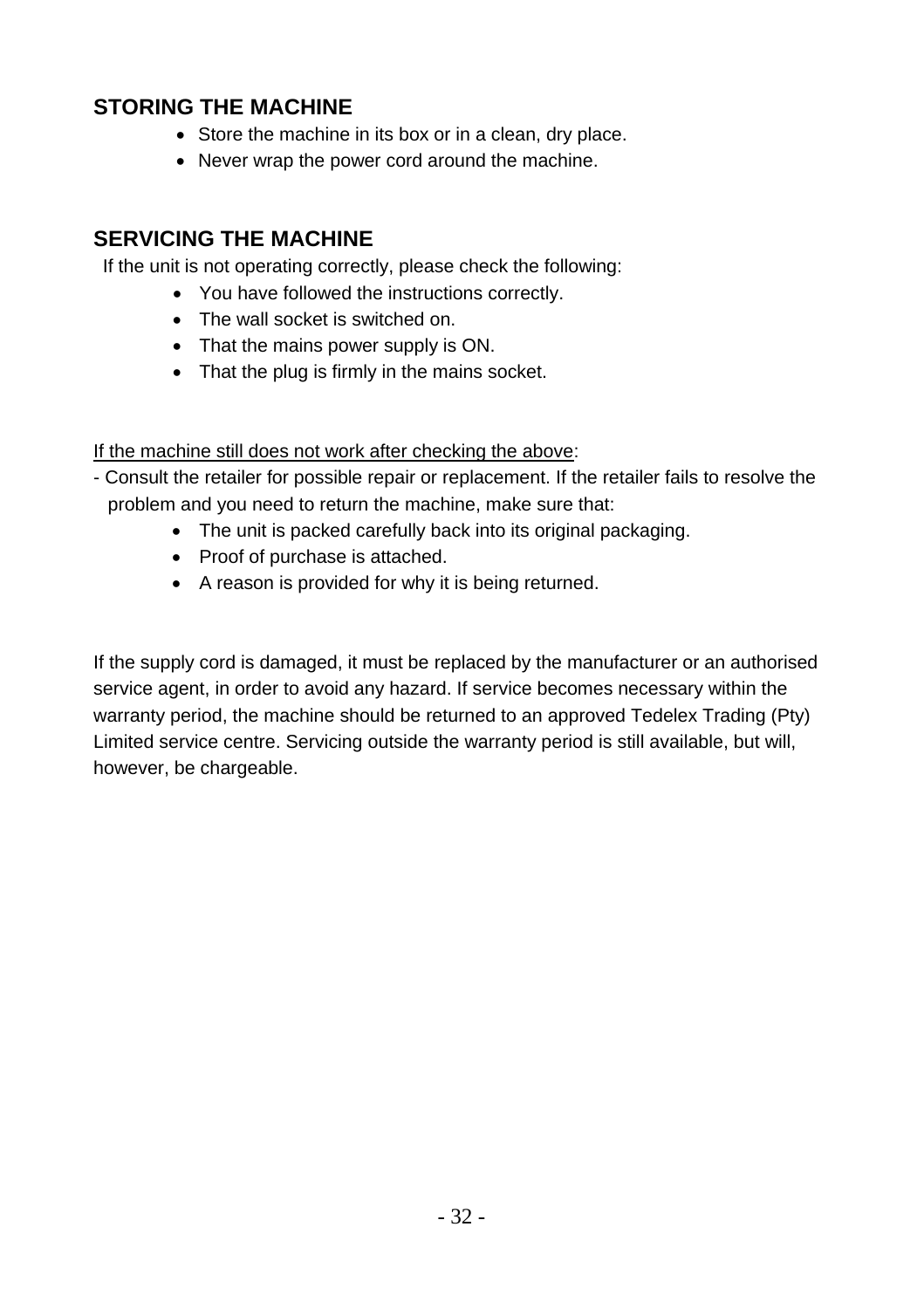#### **PLEASE AFFIX YOUR PROOF OF PURCHASE/RECEIPT HERE IN THE EVENT OF A CLAIM UNDER WARRANTY THIS RECEIPT MUST BE PRODUCED.**

### **W A R R A N T Y**

- 1. Tedelex Trading (Pty) Limited ("Tedelex") warrants to the original purchaser of this product ("the customer") that this product will be free of defects in quality and workmanship which under normal personal, family or household use and purpose may manifest within a period of 1 (one) year from the date of purchase ("warranty period").
- 2. Where the customer has purchased a product and it breaks, is defective or does not work properly for the intended purpose, the customer must notify the supplier from whom the customer bought the product ("the supplier") thereof within the warranty period. Any claim in terms of this warranty must be supported by a proof of purchase. If proof of purchase is not available, then repair, and/or service charges may be payable by the customer to the supplier.
- 3. The faulty product must be taken to the supplier's service centre to exercise the warranty.
- 4. The supplier will refund, repair or exchange the product in terms of this warranty subject to legislative requirements. This warranty shall be valid only where the customer has not broken the product himself, or used the product for something that it is not supposed to be used for. The warranty does not include and will not be construed to cover products damaged as a result of disaster, misuse, tamper, abuse or any unauthorised modification or repair of the product.
- 5. This warranty will extend only to the product provided at the date of the purchase and not to any expendables attached or installed by the customer.
- 6. If the customer requests that the supplier repairs the product and the product breaks or fails to work properly within 3 (three) months of the repair and not as a result of misuse, tampering or modification by or on behalf of the customer, then the supplier may replace the product or pay a refund to the customer.
- 7. The customer may be responsible for certain costs where products returned are not in the original packaging, or if the packaging is damaged. This will be deducted from any refund paid to the customer.

#### **TEDELEX TRADING (PTY) LTD (JOHANNESBURG)**

| JOHANNESBURG | TEL NO. (011) 490-9600 |
|--------------|------------------------|
| CAPE TOWN    | TEL NO. (021) 535-0600 |
| DURBAN       | TEL NO. (031) 792-6000 |

www.amap.co.za